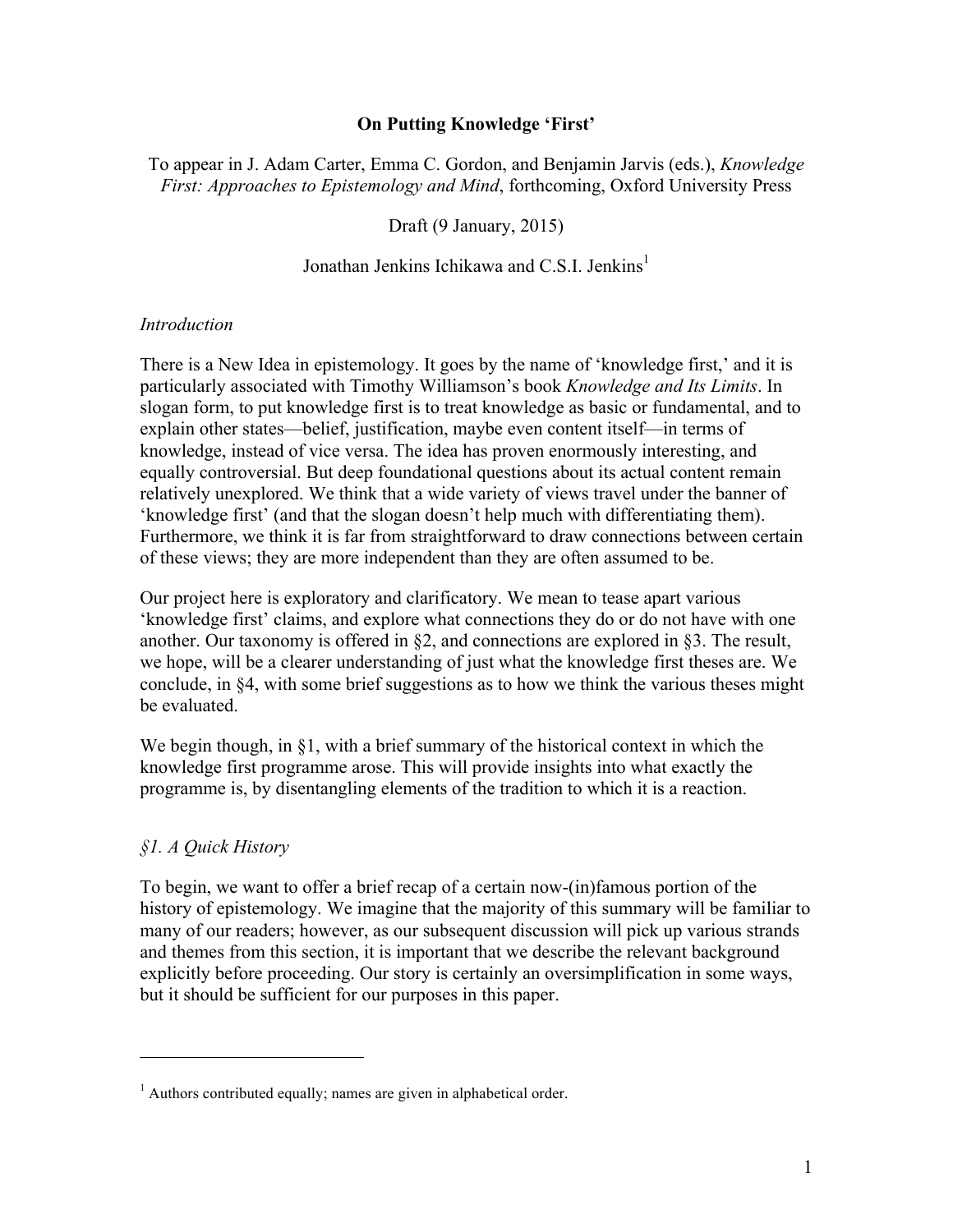During much of the  $20<sup>th</sup>$  century, it was widely held that analytic philosophy was in the business of finding *analyses*. We shall address the question of just what counts as an 'analysis' in a moment. For now, it is enough to note that the project of finding a correct analysis was often pursued by way of presenting putative sets of *necessary and sufficient conditions* for something. Analyses so expressed could then be criticised by identifying putative counterexamples, whether actual or merely possible.

The canonical history of epistemology has it that prior to 1963, it was widely assumed that the correct analysis of knowledge was the view now known as the 'standard' analysis, or the 'JTB' analysis (for 'Justified True Belief'). The standard analysis of knowledge says that for any subject *S* and any proposition *p*, the following are individually necessary and jointly sufficient conditions for *S knows that p*:

- *1. p*
- *2. S believes that p*
- *3. S is justified in believing that p.*

Precursors of this view are sometimes attributed to Plato, who says in the *Meno* that knowledge is distinguished from mere true belief in being 'tied down', so that it cannot easily escape or be lost as mere true belief can. Views more closely resembling the above formulation of the JTB analysis are attributed by Edmund Gettier to Roderick Chisholm and A. J. Ayer. $<sup>2</sup>$ </sup>

In 1963, Gettier published a short paper in which he described some possible situations which he claimed were counterexamples to the sufficiency direction of the standard analysis of knowledge: that is, cases where conditions 1-3 are all met but where *S* nevertheless does not know that *p*. The cases Gettier described were situations in which S held a justified true belief which was inferred from a justified false belief. These cases were widely accepted as cases of JTB without knowledge, and thus as providing a decisive refutation of the JTB analysis.

In response to Gettier's counterexamples, which involve S deriving a justified true belief from a justified false one, new analyses of knowledge were developed, specifically designed to block these counterexamples. These often took the form of 'JTB+X' analyses, the idea being that each of 1-3 in the standard analysis is a genuinely *necessary* condition on knowledge, but 1-3 are not jointly *sufficient* for knowledge (as demonstrated by the counterexamples), so a fourth condition needs to be added. Of particular note here is the 'No False Lemmas' (hereafter 'NFL') analysis (see e.g. Clark 1963):

*1. p*

1

 $2$ <sup>2</sup> Neither of those authors phrased their conditions for knowledge exactly this way. The now-usual formulation, in terms of justification, is so in large part *because* of Gettier 1963. As Dustin Locke reminds us, Kaplan 1985 argues that the canonical history is inaccurate for this reason.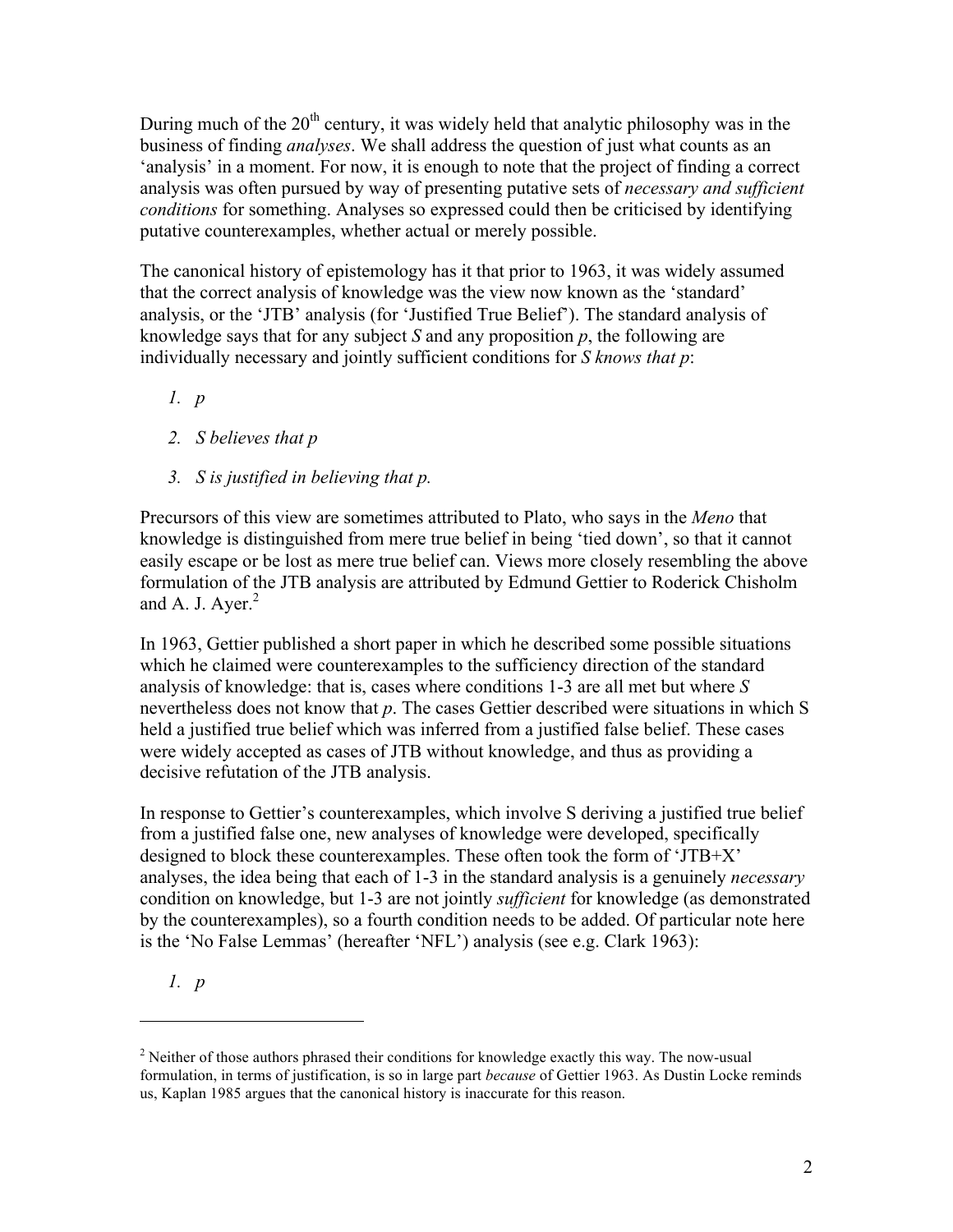- *2. S believes that p*
- *3. S is justified in believing that p*
- *4. S's belief that p is not inferred from any falsehood*

In response to the NFL analysis, further problem cases were developed, in which S's justified true belief is not inferred from a false belief but arrived at in some other way. For example, Carl Ginet's now-famous fake barn case<sup>3</sup> was offered as a case of justified true belief without knowledge, but one there in which there is no false belief from which S's belief in the target proposition is derived. In response, epistemologists attempted to articulate different 'fourth conditions', or to complicate their analyses further.

In addition to these challenges to the *sufficiency* of JTB and the various JTB+Xs, some challenges were made to the *necessity* of the individual J, T and B conditions. In particular, some challenged the justification condition, and proposed new tripartite analyses with the justification condition replaced with something else. One well-known suggestion made by Alvin Goldman (see e.g. Goldman 1967) is that S knows that p iff:

- *1. p*
- *2. S believes that p*

*3'. S's belief that p was causally connected [in the right sort of way] to the fact that p*.

Another (see e.g. Goldman  $1976$ <sup>4</sup> is that S knows that p iff:

*1. p*

<u>.</u>

- *2. S believes that p*
- *3''. S's belief that p was formed by a reliable method.*

The causal and reliabilist analyses of knowledge could be regarded as versions of a JTB analysis, if 3' or 3'' is accepted as equivalent to 3 (i.e. as *spelling out* what justification amounts to). However, causal connectedness and reliability conditions can alternatively be understood as *replacing* the justification condition.<sup>5</sup>

 $3$  The case was made famous by Goldman 1976. Goldman later attributed it to Ginet. See e.g. Goldman (2009), p. 29.

<sup>4</sup> Reliabilism was first suggested long before Gettier's 1963 paper, by Frank Ramsey in 1931. But it is employed as a response to Gettier by Goldman.

 $<sup>5</sup>$  See Kornblith (2008) for discussion.</sup>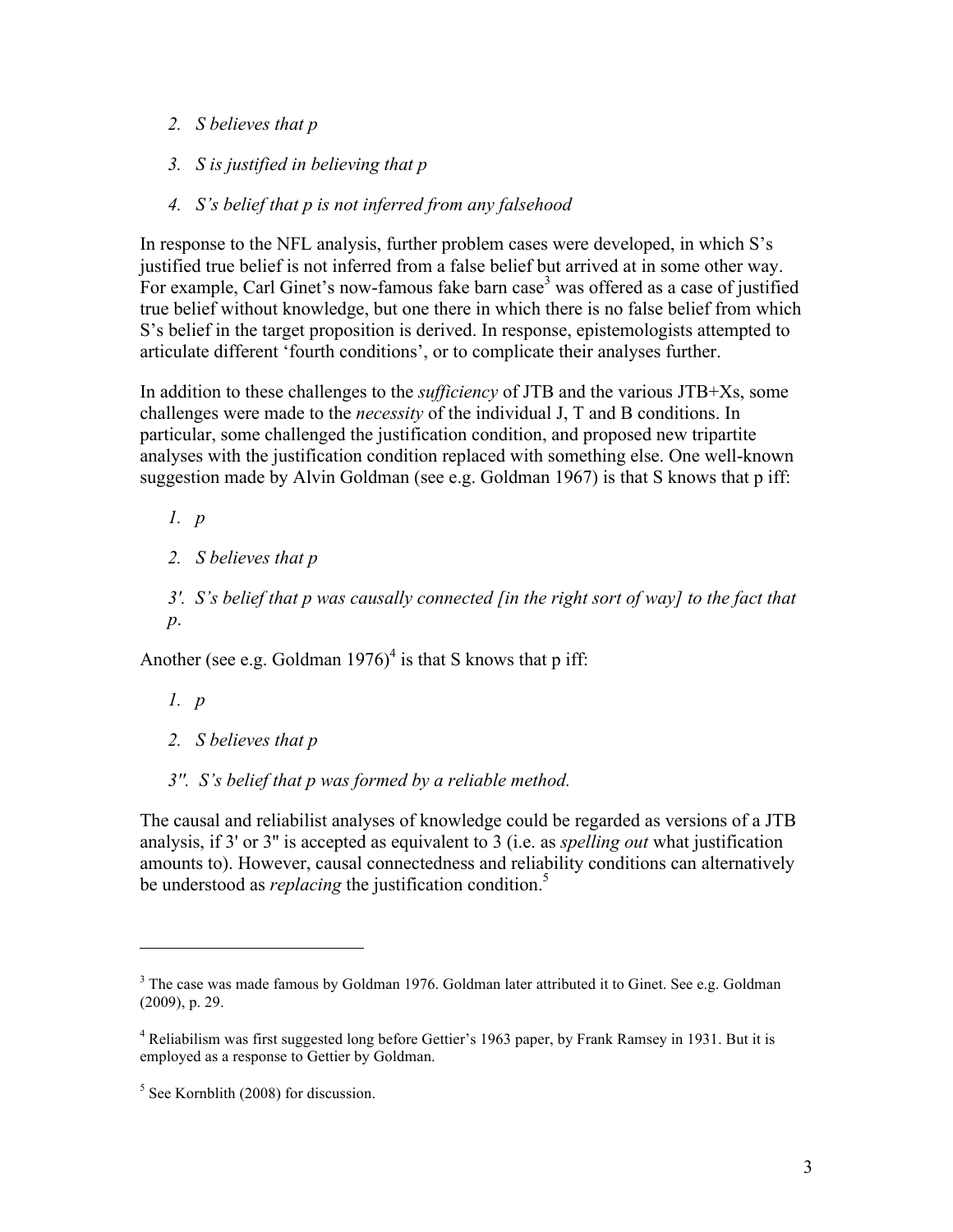New (putative) counterexamples continued to appear in response to the various proposed analyses of knowledge (see Shope 1983 for a detailed survey). Eventually, however, the whole project of proposing new analyses and then presenting new counterexamples to them was called into question.

Linda Zagzebski (1994) influentially argued that counterexamples broadly similar to those of Gettier could be produced in response to any putative analysis of knowledge meeting certain conditions, and provided a recipe for the construction of such counterexamples. The conditions were that the proposal be of the form JTB+X, with X logically independent of truth. The recipe for producing a counterexample to such an analysis involves two steps: first, think of a case in which S's belief in *p* is justified, and condition X is met, but  $p$  is false, then alter the case to one in which  $p$  is true but only by luck.

A few years later, Edward Craig (1999) argued for the inappropriateness of *any* attempt to analyse knowledge, citing as evidence the failure (as he saw it) of the post-Gettier project:

[I]f the standard approach runs into difficulties—and the work of the last twenty-five years makes it apparent that it does—it is surely worthwhile to try to think of another. (Craig 1999, p. 1)

Craig takes the post-Gettier literature, as well as the history of scepticism, to suggest that what he calls the *intuitive extension* of the concept of knowledge (i.e. the collection of cases to which the concept intuitively applies) is in serious tension or perhaps outright conflict with the *intuitive intension* of the concept (i.e. our intuitive ideas about what the criteria for knowing are). If this is so, he says, then the project of analysis is hopeless and should be replaced with something else. Craig proposes 'creeping up on the concept of knowledge' (p. 3) by first asking 'what the concept of knowledge does for us, what its role in our life might be', and then figuring out 'what a concept having that role would be like' (p. 2). This way, he suggests, we can get some illumination of the concept we actually have, even if that concept is vague and/or inconsistent and hence resistant to analysis in the traditional sense involving the pursuit of necessary and sufficient conditions.

Developing the trend begun by Zagzebski and Craig, Williamson (2000) also expresses scepticism about the project of analysing knowledge into necessary and sufficient conditions. But Williamson finds a different *moral* in the failure (as he sees it) of the analytic project. Williamson diagnoses the problem as an error in order of explanation: where the traditional analytic project attempts to analyse knowledge into component features (truth, belief, justification, etc.), Williamson argued that epistemologists should instead take knowledge as primitive, or basic, and use *it* to understand other things. This is the headline news of Williamson's 'knowledge first' approach to epistemology.

It is our purpose in this paper to get a better sense about what being 'first' might amount to in such a context, and hence pin down a few possible things one might mean by calling oneself a 'knowledge first' epistemologist. We shall investigate some of the things that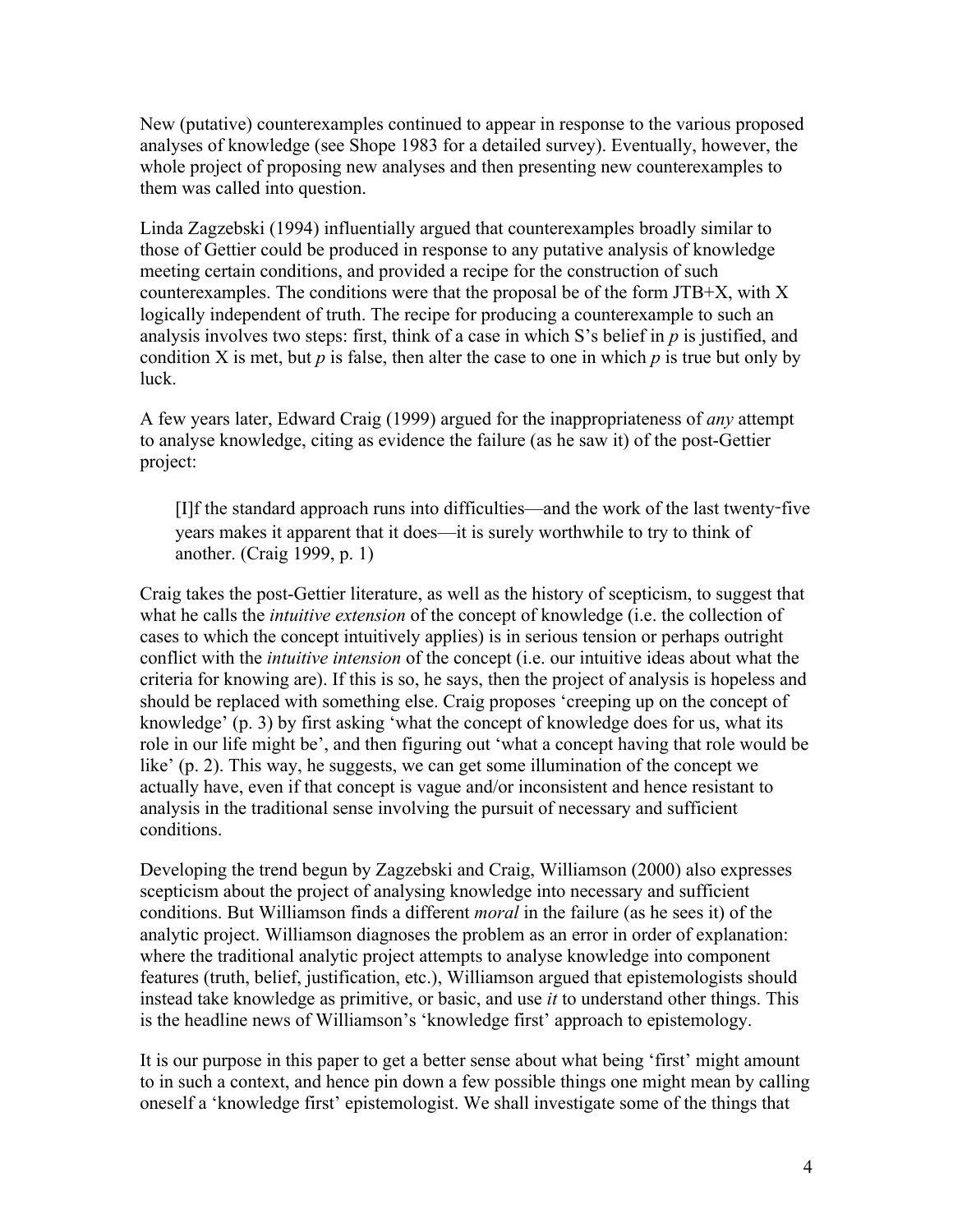Williamson himself might mean by 'knowledge first', but our focus is not on exegesis; our aim is to get clear about the options.

In order to do this, we now return to the deferred task of discussing exactly what an 'analysis' of knowledge, in the traditional sense, was supposed to be. One thing to note is that 'analysis' is not the only word used to describe the traditional project involving the pursuit of necessary and sufficient conditions. Sometimes the traditional proposals are referred to as 'analyses', but at other times they may be called 'accounts' or 'theories' of knowledge, with this sort of terminological difference typically going unremarked upon.<sup>6</sup> When the project is explicitly described as 'analysis', it is sometimes said to be an analysis *of knowledge* and other times an analysis of *the concept of knowledge*; again, this difference is not often remarked upon. <sup>7</sup> When it was a concept being analysed, there would also often be talk of analysing the meaning of the *word* 'know', perhaps because it was assumed that the word meaning is identical with (or good evidence concerning) the concept.<sup>8</sup> Gettier himself wrote of 'definitions' of knowledge. With the benefit of hindsight (and of e.g. Kornblith 2007) we can see that it is highly problematic to assume that investigating one's concept of knowledge is the same thing as investigating knowledge; in the same way, one can raise serious concerns about how much word meanings have to do with either knowledge or the concept of knowledge.

Given these complexities, in interpreting this stage in the history of epistemology we should allow for the possibility that there was not really *a single traditional project*. It might be more accurate to say that multiple projects were being pursued within that tradition, but these were not on the whole clearly distinguished from one another.

Be that as it may, whatever was going on, the search for necessary and sufficient conditions for the truth of *S knows that p* was part of it. But not just any old set of necessary and sufficient conditions would do. It was obviously not permissible to offer {*S knows that p* as the relevant set of conditions; such 'circular' conditions were considered unacceptable. An obvious way to be circular in the relevant sense is to include knowledge explicitly in the proffered conditions, but accounts would also be subject to criticism if the conditions were couched in terms considered to be 'less basic' than knowledge itself.

What might basicness amount to here? One possibility is metaphysical priority, of a kind currently associated with notions like *grounding*, *dependence*, and the *in virtue of* relation. Another possibility is the kind of psychological priority we might associate with the idea that we apply the concept KNOWS<sup>9</sup> to a situation only *via* an application of the

<u>.</u>

 $6$  See e.g. p. 33 ('analysis') vs. p. 19 ('account') of Williamson 2000.

 $7$  See e.g. p. 5 vs. p. 8 of Williamson 2000.

<sup>&</sup>lt;sup>8</sup> See e.g. Craig 1999, p. 1: 'The standard approach to questions about the concept of knowledge has for some time consisted in attempts to analyse the everyday meaning of the word 'know' and its cognates. Such attempts have usually taken the form of a search for necessary and sufficient conditions …'

 $9$  We'll use SMALL CAPS to indicate reference to concepts and 'single quotes' to indicate reference to words. We use words by typing them.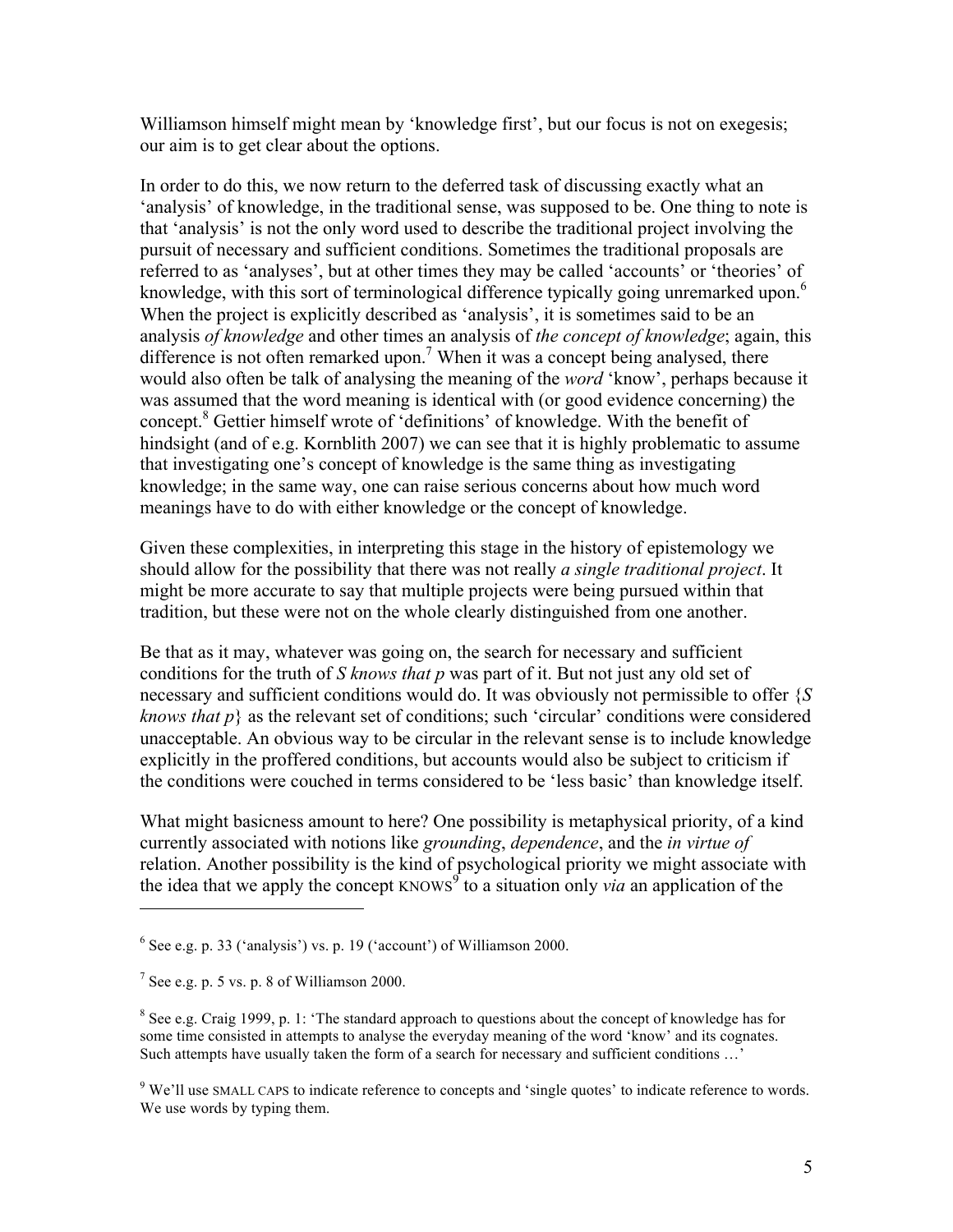concept BELIEVES. Yet another possibility is conceptual priority of the sort associated with conceptual composition (the idea of one concept being composed of others). There is also a kind of temporal priority to be considered; perhaps the *order in which we learn things* is relevant to what counts as 'more basic' than what.

There may be interactions and interrelationships between these various kinds of basicness; for example, if we learn what *belief* is before we learn what *knowledge* is, perhaps that suggests that we learn apply to concept KNOWS via applications of the concept BELIEVES. Be that as it may, the different kinds of basicness are different and we should not start out by either conflating them or *assuming* any deep connections between them (e.g., that belief will turn out to be 'more basic' than knowledge in either all of these senses or none of them).

Knowledge, the knowledge first epistemologist will say, is not subject to traditional analysis in *more basic* terms; it is unsuitable for *decomposition* into more basic components; it should be treated as the *explanans* rather than the *explanandum*, and so on. It is not what the traditional project took it to be. But since there seem to be multiple different 'basicness' claims tangled together in the traditional project(s), we might correspondingly expect to see, not a single clearly identifiable knowledge first thesis, but a tangle of different claims.

In his 2000, Williamson is clearly concerned at some points with the *state* of knowledge—is it a mental state?— at some points with the *word* 'knows'—is it a factive mental state operator?— and at some points with the *concept* KNOWS—is a hybrid of a mental and a non-mental concept? Which of them is he saying is 'first', and in what sense?

It is clear that Williamson at least intends to make some priority claims with respect to *concepts*. He often says that the orthodoxy he is challenging is the view that belief is 'conceptually prior' to knowledge (see e.g. pp. 2–3, 5, 8–10) and his discussion of what he sees as the 'degenerating research programme' of traditional analysis makes very clear that he thinks that programme is concerned with the analysis of *concepts*. He writes that 'one would not expect the concept knows to have a non-trivial analysis in somehow more basic terms' (p. 31).

But Williamson also makes claims about the *word* 'knows' that concern unanalysability into more basic things (or decomposability into parts). For example, in calling 'knows' a factive mental state operator, he means (among other things) to say that it is 'an unanalysable expression' in the sense that it is 'not synonymous with any complex expression whose meaning is composed of the meanings of its parts' (p. 34)

Then again, he also makes some priority claims about knowledge itself (not the concept or the word), such as: '[k]nowing does not factorize' (p. 33). He states that he aims to find an approach to epistemology on which knowledge is 'central, and not subordinate to belief' (p. 5). And the thesis of his chapter 1 is explicitly that '[k]nowing is a state of mind' (p. 21).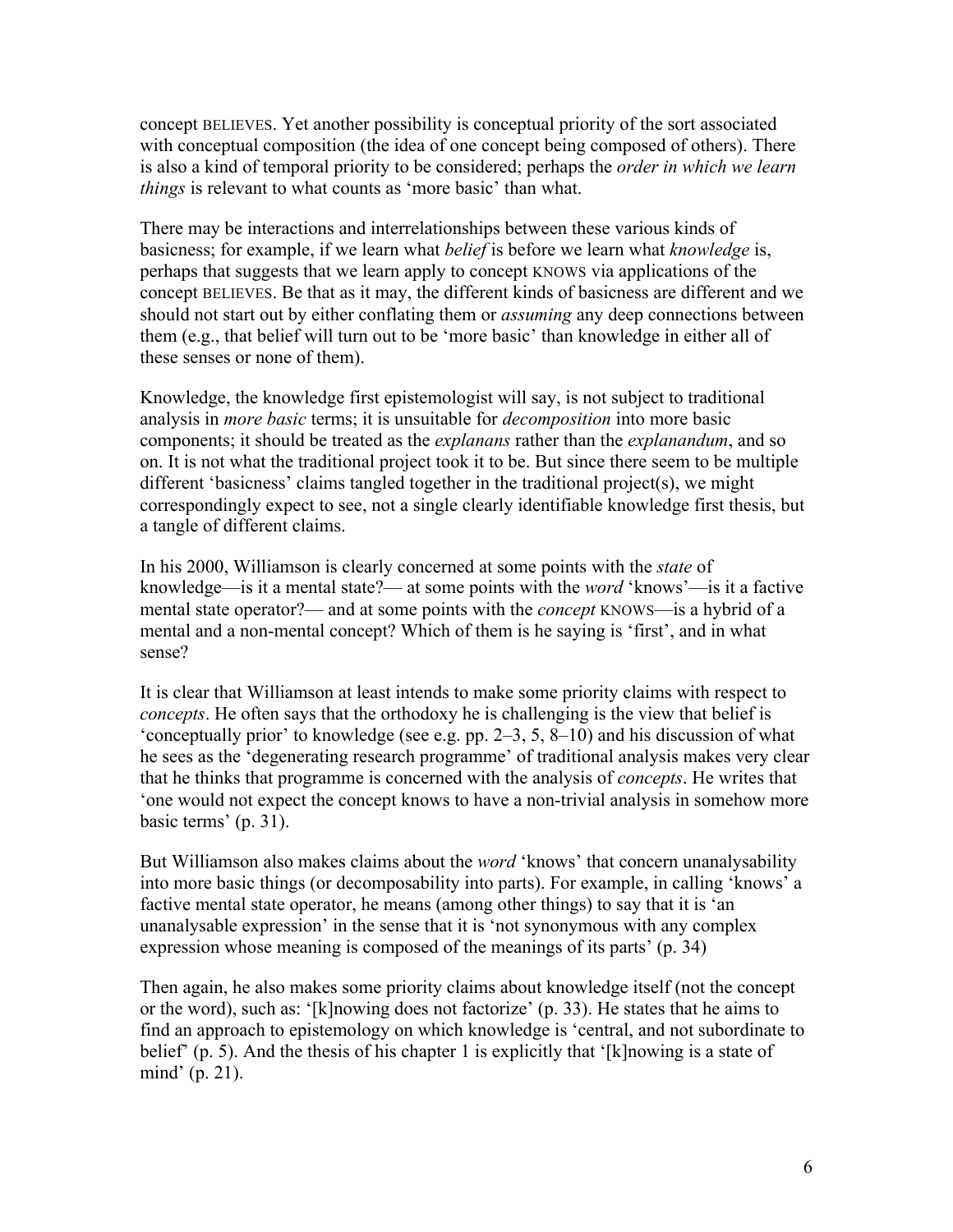Other of Williamson's relevant-looking claims are less easy to categorize as falling neatly into one of the above camps, as (for example) when he says that one can 'characterize' knowledge 'without reference' to belief and 'characterize' belief 'by reference' to knowledge (p. 5).

There is of course no contradiction in holding various 'knowledge first' theses; it may be that Williamson shifts between the various claims mentioned above for the straightforward reason that he is interested in defending all of them. Nevertheless, it is philosophically worthwhile to articulate and consider the views independently. Our aim in this paper is to do some work to untangle the various different notions of *basicness* or *priority* that could be in play, both in the traditional project(s) and, correspondingly, in the knowledge first movement. All forms of knowledge first epistemology are still new and controversial, and our project is not to defend or reject it in any of its versions, although we will indicate and motivate some of our sympathies along the way. We think that convincing defences or rejections of knowledge first theses will only be possible in the light of clarification as to what is at stake in these debates.

# *§2. A Taxonomy of Priority*

<u>.</u>

As we see it, there are two families of notions of priority, which correspond to two families of versions of the traditional project, and hence to two kinds of 'knowledge first' views. We call them *metaphysical* and *representational* families of priority.

We begin with the metaphysical families. As alluded to above, one sense in which one might think that, for example, belief is more basic than knowledge, is that knowledge facts *obtain partly in virtue of* belief facts, rather than vice versa. Several metaphysicians have argued in recent decades that there is a hierarchical structure to reality;  $10$  such views are able to provide a sense of priority that can give content to the questions surrounding knowledge first epistemology. For example, according to one metaphysical interpretation of the traditional project, epistemologists were attempting to account for the nature of knowledge by identifying metaphysically prior states (belief, justification, etc.) which *ground* states of knowledge.

By contrast, *representational* families of priority locate the priority in question not in the metaphysics of knowledge itself, but in features of the way we think or talk about knowledge. For example, questions about whether one concept has another as a constituent are questions about priority in a representational sense.

We are not sure how best to make sense of talk of whether 'belief is conceptually prior to knowledge,' which seems to straddle the families. Such language appears to use, rather than mention, the terms 'belief' and 'knowledge', which is suggestive of the metaphysical family. But if 'conceptual priority' has to do with concepts, the use of this

<sup>&</sup>lt;sup>10</sup> Prominent examples include Fine 2012, Koslicki 2012, and Sider 2011.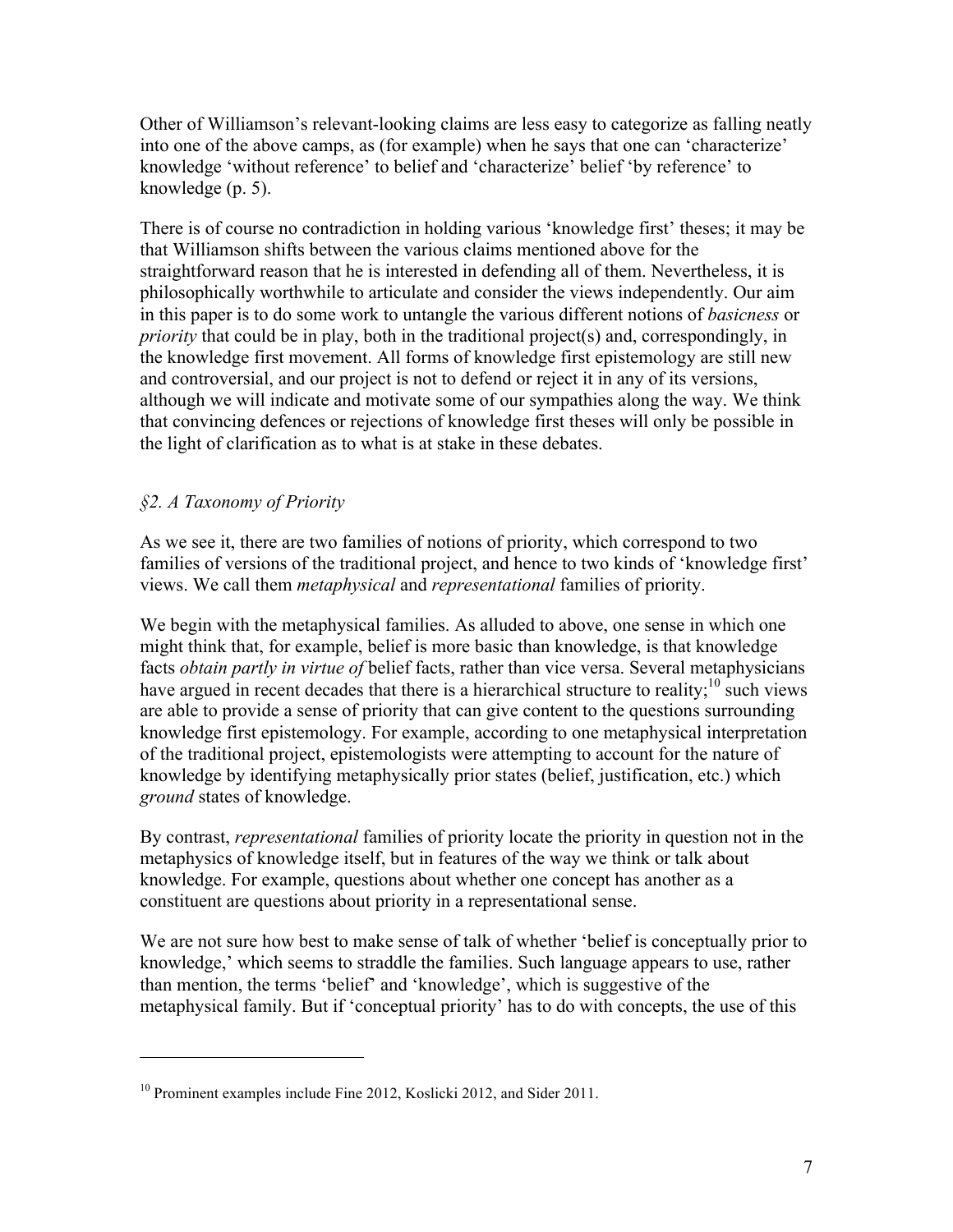phrase suggests representational interpretations. We regard such statements as calling out for further interpretation.<sup>11</sup>

The metaphysical and representational families of priority claims are very different from one another, in at least two important kinds of ways. First, they have different subject matters: metaphysical priority claims consider how *knowledge itself* is related to states like *belief*, etc.; representational priority claims relate *ways of thinking or talking* about knowledge to ways of thinking or talking about other states. Second, methodologically speaking they are answerable to significantly different kinds of considerations. The truth or falsity of metaphysical priority claims is a matter of how the world is, rather than how we represent it. By contrast, representational priority claims are deeply tied up with human cognition; they are answerable to psychology in a way that metaphysical priority claims are not.<sup>12</sup> We will consider in  $\S$ §3–4 what relations there might be between the two families. First, however, it is helpful to make further *intra-*family distinctions, to help clarify the kinds of views that are on offer. We begin with the metaphysical family.

#### §2.1. Metaphysical Priority

<u>.</u>

One way to hold a metaphysical version of the knowledge first thesis is to consider knowledge to be a fundamental part of reality. Ted Sider (see e.g. Sider 2011) is a clear exemplar of a metaphysician discussing this sense of fundamentality (though not with respect to knowledge). According to Sider, there is, as an objective matter of fact, a *structure* to reality: some properties<sup>13</sup> are more fundamental than others, and they are the ones that carve nature at its joints. Here is one knowledge-first thesis: knowledge is such a property.

This kind of claim can come in a stronger or a weaker form. The strong form, suggested by a flat-footed reading of the claim that knowledge is *first*, would have it that knowledge is *absolutely* fundamental; it is among the *most basic* features of reality. This claim is

 $11$  Here is one interpretation of the language that might make good sense of some uses: it is a metaphysical claim, as the use of 'belief' and 'knowledge' suggests, but it maintains that the metaphysical priority claim itself is a conceptual truth. The notion of conceptual truth needn't be understood as a truth about concepts; it may rather be a matter of (e.g.) what Paul Boghossian calls *epistemic analyticity*: a sentence's being such that 'grasp of its meaning can suffice for justified belief in the truth of the proposition it expresses' (Boghossian 2003). Whatever the merits of this notion, however, it does not seem a good candidate for making sense of *Williamson's* discussion: Williamson holds that there are no conceptual truths in the sense of Boghossian's epistemic analyticities (see Williamson 2006). Something more like Jenkins's notion of conceptual truth, i.e. truth knowable through conceptual examination (see Jenkins 2008), may point to a more viable interpretation of Williamson, as it is unaffected by the arguments of Williamson 2006.

 $12$  The particular cases of priority claims about knowledge are somewhat complicated by the fact that knowledge itself is tied up with psychology; one of the metaphysical views in the neighbourhood, for example, is that knowledge (itself) is a mental state. So certain ways one might precisify the distinction in play are unavailable—we can't say, for instance, that the difference lies in whether any priority is minddependent.

<sup>&</sup>lt;sup>13</sup> Sider also discusses the fundamentality of things belonging to other ontological categories, but we shall restrict our attention to properties here.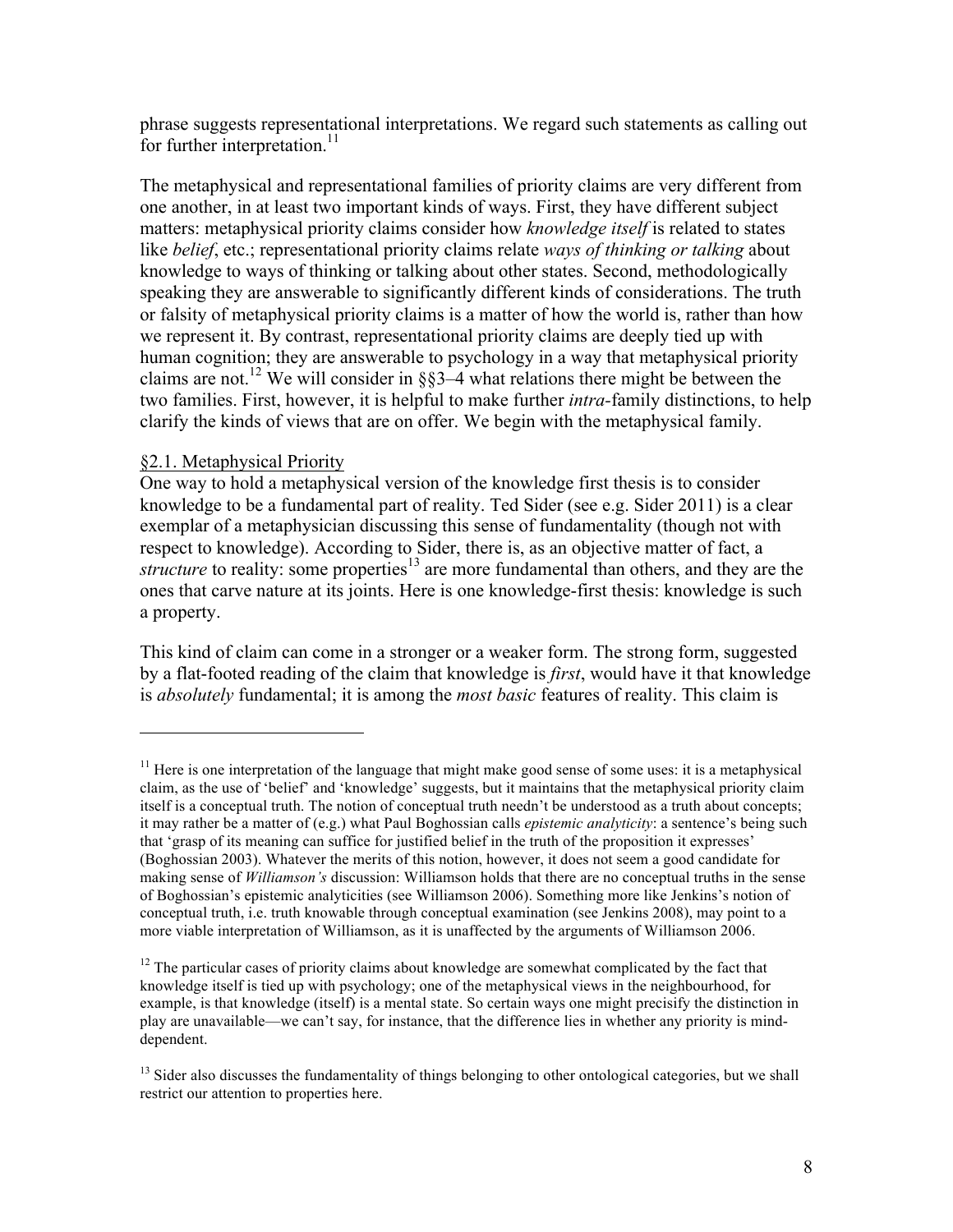very strong, and we see little to commend it. It entails, for example, that there can be no metaphysical reduction of the mental in terms of physical particles.<sup>14</sup> While this might be true, it seems odd to think of it as a commitment of knowledge first epistemology.

The more moderate version of the metaphysical priority claim would treat knowledge as *relatively* fundamental; it would say that, although some properties—those at play in physics, perhaps—are more fundamental than knowledge, knowledge is more fundamental than other epistemic properties like belief and justification.

Here, then, are two metaphysical priority claims one might be interested in considering:

- M-1. Knowledge is an absolutely fundamental feature of reality.
- M-2. Knowledge is a relatively fundamental feature of reality.

On some ways of understanding what metaphysical priority amounts to (including Sider's), it is closely related to *naturalness* in approximately David Lewis's (1983, 1984) sense. So some ways of spelling out (M-1) and (M-2) would have them assert respectively that knowledge is a *perfectly natural* or a *relatively natural* property.

A quite different notion of metaphysical priority, however, can be understood in terms of *parthood*: on this conception, parts are metaphysically prior to wholes. One reading of the traditional project is that knowledge has belief, etc. as constituents; in the same way that legs are parts of tables, belief and justification were thought to be parts of knowledge. So we can articulate a version of the knowledge first thesis that denies that knowledge has such parts:

M-3. Knowledge does not have belief, etc. as proper parts.

1

We pause to make two quick observations here. First, there is also a stronger knowledge first thesis available in terms of parthood—namely, that states like belief in fact have *knowledge* as a proper part. This, however, does not seem plausible, since belief does not entail knowledge, but the existence of wholes does entail that of parts. So we focus attention here only on (M-3), which is in effect more a denial of a 'knowledge last' claim than anything stronger.

Second, parthood-priority and fundamentality-priority *might* be connected, but it is not obvious that they are. Since fundamentality theorists have tended to treat *small* things (like physical particles) as fundamental, the two notions of priority may coincide, but we see no reason one must say this. (Northeast England is part of England, but it is not obvious that it comes closer to marking a joint in nature. For an extreme way of denying that parthood entails fundamentality, consider the *priority monism* of Schaffer 2010.)

 $14$  This claim depends on the relatively uncontroversial assumption that knowledge is a state that is at least partly mental, but does not require commitment to the more controversial assumption that knowledge is a wholly mental state.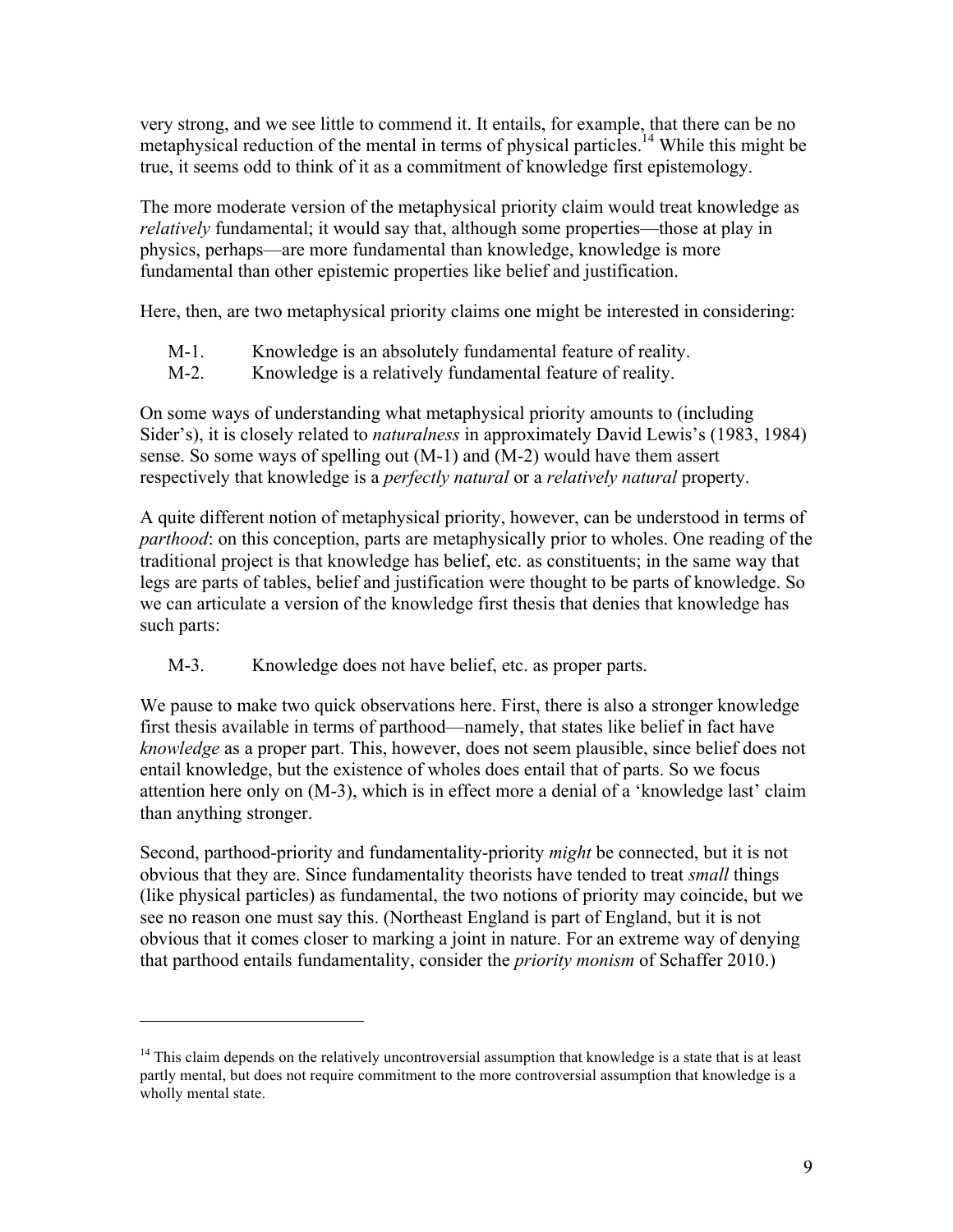This question bears some relation to the question of whether knowledge is a mental state.

M-4. Knowledge is a mental state.

At least on its face, (M-4) is not any kind of priority claim, but there may be some connections with priority. Williamson argues for (M-4), contrasting his view with one according to which knowledge is a *hybrid* state, consisting in a combination of mental and non-mental conditions. On the assumption that *if knowledge is not a mental state then it is such a hybrid state*, denying (M-4) would require denying (M-3).

Another strand in the debate that appears to be related to metaphysical priority is the idea that knowledge is causally efficacious, and in particular that it figures into the best causal explanations of significant amounts of behaviour.

M-5. Knowledge plays important causal roles.

As before, although this is not itself a priority claim, comparison with the natural contrast case indicates why it would be associated with one. In many cases in which one both knows and acts, there is a dispute about whether it is one's *knowledge* that explains the action or one's mere *belief*.<sup>15</sup> Insofar as there is a sense in which relative fundamentality is associated with figuring as explanans rather than explanandum,  $16$  the claim that knowledge does the work is tantamount to a kind of priority claim of knowledge over belief (at least in these instances).

## §2.2. Representational Priority

1

We turn now to distinguishing a few different senses of representational priority. To say that there is a representational priority—for instance, of belief over knowledge—is not to make a claim about the world itself. Rather, it is to make a claim about the way we think about or talk about the world. For example, according to one interpretation of 'conceptual analysis', the aim of the post-Gettier literature was literally to analyse the concept KNOWS—i.e., to identify its component parts. Just as to analyse a chemical compound is to discover which more fundamental elements its made up of, so might one treat conceptual analysis as the attempt to discover, of a given concept, which more fundamental concepts comprise it. One may read Gettier, than, as having refuted the view that the concept KNOWS is identical with the compound concept JUSTIFIED TRUE BELIEF. One kind of statement of a 'knowledge first' thesis in this neighbourhood would deny that KNOWS has conceptual constituents of the traditionally envisaged kind. For instance:

R-1. The concept KNOWS does not have BELIEVES as a part.

<sup>15</sup> See e.g. Williamson 2000, pp. 62–63, Nagel 2013, pp. 282–283.

<sup>&</sup>lt;sup>16</sup> See e.g. Jenkins 2013, especially section 3 (which surveys some of the connections between explanation and fundamentality in the extant literature on fundamentality).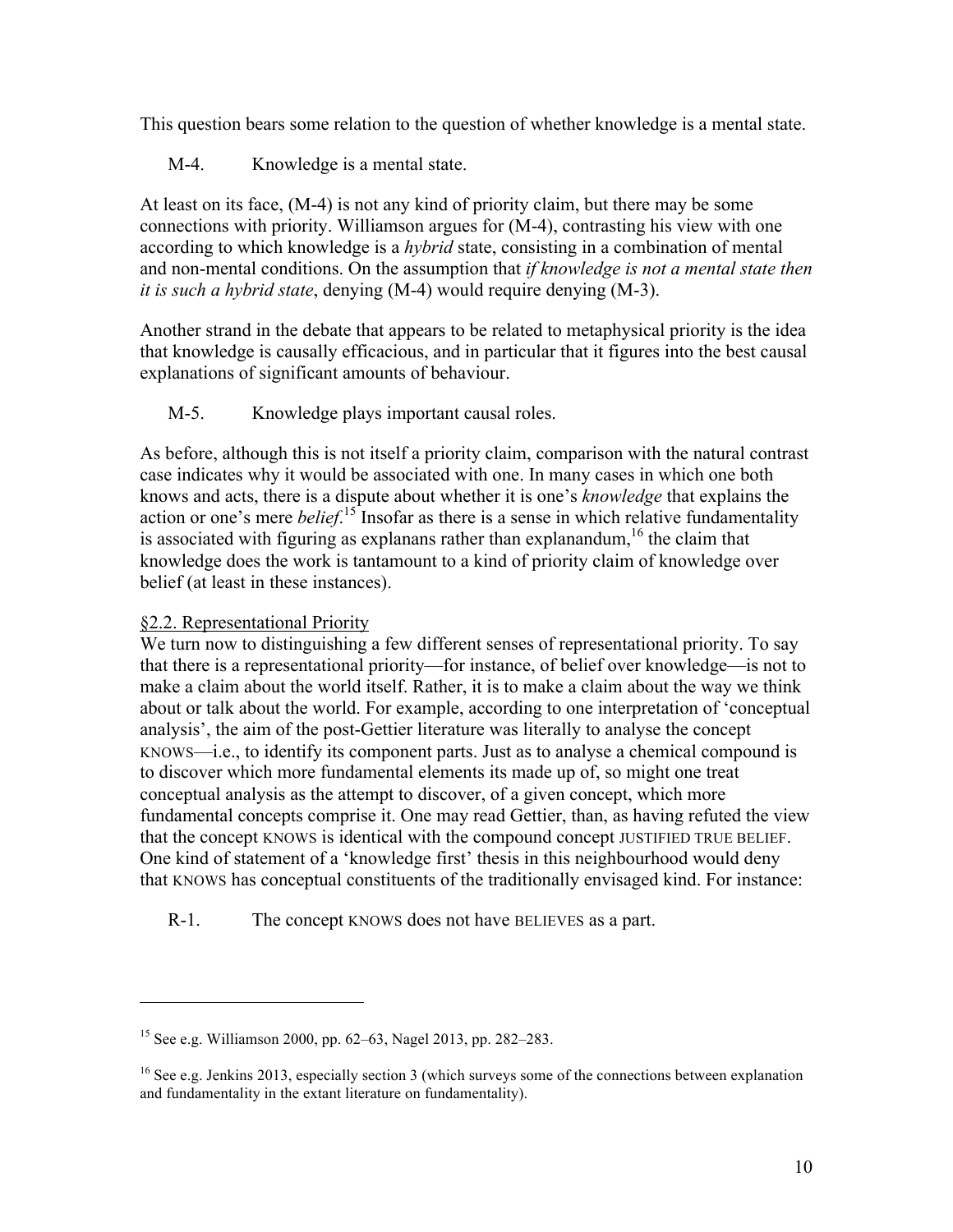A stronger claim might also be made: instead of merely denying the traditional analysis project, one might reverse it, suggesting that a concept like BELIEVES is in fact a complex concept that includes KNOWS as a constituent. Unlike its metaphysical analogue, this does not strike us as *clearly* implausible—it would imply the interesting thesis that thinking about belief requires thinking about knowledge; it would not imply the obviously false thesis that belief entails knowledge.

R-2. BELIEVES has KNOWS as a part.

Another kind of stronger conceptual claim is this, more general, one:

R-3. KNOWS does not have *any* other concept as a part.

As with our list of metaphysical theses, these are meant to be representative, not exhaustive. (For example, one can also generate statements of representational knowledge first claims involving concepts like JUSTIFICATION instead of BELIEF, in the obvious ways.)

Jennifer Nagel articulates one of the questions at issue in the knowledge first debate as (R-1), describing evidence she takes to bear on 'whether the concept of knowledge is in some sense prior to the concept of belief, or whether it is composed from that concept and further conditions.<sup>'17</sup> It is clear that  $(R-1)$  is among the claims Williamson is interested in defending.<sup>18</sup> We are unaware of any serious defence of  $(R-2)$ , although one could interpret certain remarks Williamson and other knowledge-first theorists have made along these lines. $19$ 

Note that one could hold (R-3) on extremely general grounds. Fodor (1998), for example, argues that lexical concepts (approximately, concepts corresponding to single words in natural languages) *quite generally* fail to decompose. All lexical concepts, Fodor argues, are atomic. Since KNOWS is a lexical concept, it has no conceptual constituents, so (R-3) is true. (Though note that Fodor's view applies equally *against* (R-2).) Fodor's famous claims here are highly relevant for the truth of any kind of representational priority claim in this neighbourhood, yet the knowledge first literature has not much engaged Fodor.<sup>20</sup> It seems to us that either this has been a mistake, or representational priority claims like (R-1),  $(R-2)$  and  $(R-3)$  aren't ultimately where the action is in the knowledge first debate.<sup>21</sup>

1

 $^{20}$  Williamson 2000, p. 31, fn. 4 briefly mentions Fodor as relevant.

<sup>21</sup> Quassim Cassim (2008, p. 19–20) complains that Williamson attacks a straw man in defending  $(R-1)$ : 'We have so far found no clear evidence either that analytic epistemologists who rely on conceptual

<sup>&</sup>lt;sup>17</sup> Nagel 2013, p. 292.

 $18$  See e.g. Williamson 2000, p. 33.

<sup>&</sup>lt;sup>19</sup> See e.g. Williamson 2000, p. 3: 'Perhaps the inference from knowledge to belief derives from a conceptualization of belief in terms of knowledge…',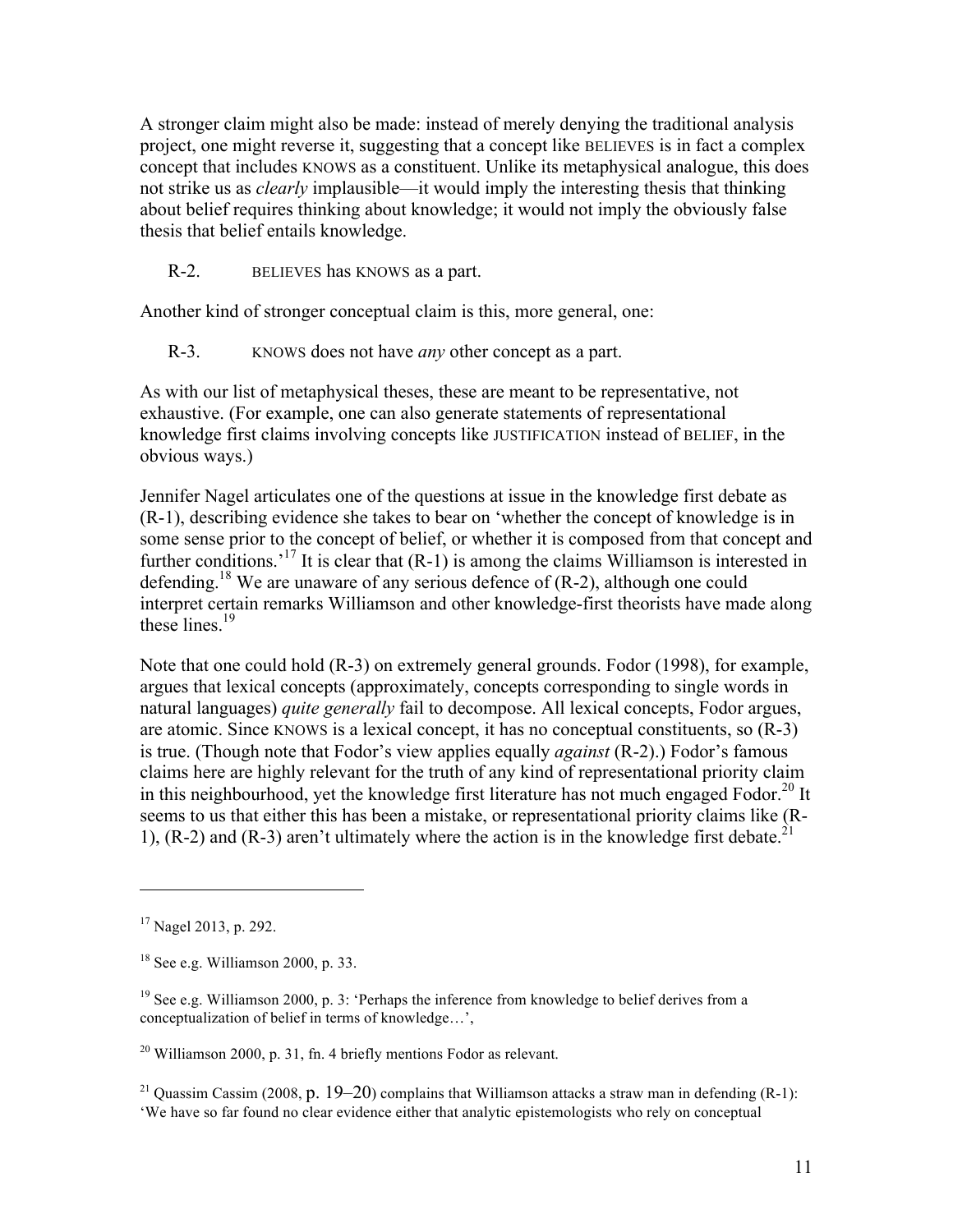A different kind of representational priority claim concerns whether knowledge attributions involve other kinds of epistemic judgments, or vice versa. Jennifer Nagel articulates what a traditional (i.e. knowledge last) view of this kind would look like:

…in attributing knowledge of a proposition to some target agent, we attribute the mental state of belief, while simultaneously judging the agent's situation to satisfy various non-mental conditions. (Nagel 2013, p. 282)

Nagel rejects this traditional view,  $^{22}$  writing that 'in attributing [knowledge] to others we would not ordinarily have to pass through intermediate stages of attributing the weaker mental state of belief…' (p. 284).

Here, then, is another pair of knowledge first theses:

- R-4. Knowledge ascriptions do not proceed by way of tacit belief ascriptions.
- R-5. Belief ascriptions are parasitic on our capacity for knowledge ascriptions.

In support of both claims, Nagel cites evidence from developmental psychology and nonhuman primate studies that suggests that belief attributions are in various ways more cognitively difficult than knowledge attributions.

These claims fit somewhat naturally with this one, which Nagel also defends:

R-6. Children learn the concept KNOWS before the concept BELIEVES.

There are many other representational knowledge-first theses that we could mention, but these should suffice for now. Some intra-family connections seem plausible here; we can see a common-sense empirical case for expecting (R-6) to go along with (R-4) and (R-5)—and it looks like (R-2) at least will require (R-6).

But what of inter-family connections? Are there logical or evidential connections to be drawn between metaphysical and representational priority views? We turn now to this question.

## *§3. Connections Between Families?*

<u>.</u>

Knowledge first theses tend to be held or denied together. As we have been emphasising, for instance, Williamson is clearly interested in defending views from both families in

analysis to establish necessary and sufficient conditions for propositional knowledge actually think that concepts like knows and has a justified true belief are identical or that they are committed to thinking this. Why, then, does Williamson make so much of the issue of concept identity...?'

 $^{22}$  One can find something like a statement of this traditional view in this passage from Jay Rosenberg (2002, p. xxx): 'We correctly judge that S knows that p whenever, from our de facto epistemic perspective, we judge S able adequately to justify his belief that p.'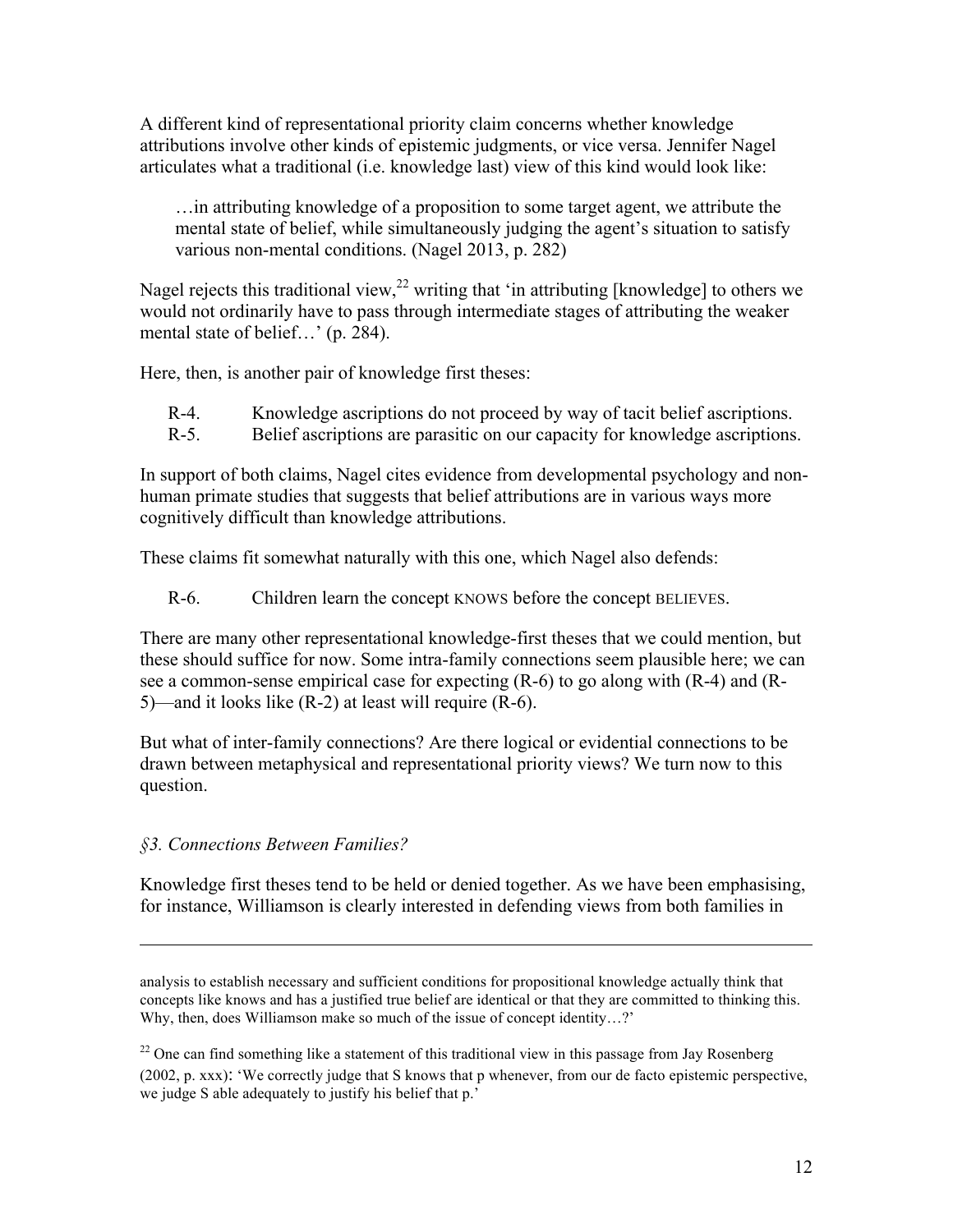*Knowledge and Its Limits*. But how natural a unity do they form? Is there any reason one should assume that metaphysical knowledge first theses should stand or fall together with representational ones? As we will explain below, we're not sure. We're open to the idea that there might be reasons to accept views from both families or neither; later in this section we'll point to some possible ways we can see arguments to this effect being attempted. We are rather confident, however, that there is no *obvious* connection between metaphysical and representational knowledge first theses. And this does seem to put us with odds with at least some epistemologists who assume such connections in their engagements with knowledge first epistemology.

Consider, for example, the fuller context of a passage from Jennifer Nagel quoted above:

Knowledge, in [Williamson's] view, is a stronger mental state than belief, but it is nevertheless a purely mental state in its own right, *so* in attributing it to others we would not ordinarily have to pass through intermediate stages of attributing the weaker mental state of belief and also recognizing the believed proposition as true. (Nagel 2013, p. 184, our emphasis)

Nagel's use of 'so' links a statement of our (M-4) to one of our (R-4). She does not remark on the inference, apparently considering it obvious. But we see no obvious justification for it. As we suggested above, we're reasonably comfortable with the move from (M-4)—knowledge is a mental state—to (M-3)—knowledge does not have belief as a component. But we don't see any reason to assume that the latter metaphysical claim should justify any claim in particular about how knowledge attributions made by humans work. We see no contradiction in the idea that knowledge does not have belief as a component, but that nevertheless, we only detect its presence by means of a step involving recognition of belief. After all, we only detect the presence of the measles virus by means of a step involving symptoms or antibodies, but that doesn't mean those symptoms or antibodies are *components* of the virus. Maybe there is something more specifically untenable about the combination of (M-4) and the denial of (R-4), but Nagel doesn't tell us what it is.

Elizabeth Fricker also assumes a connection between metaphysical and conceptual knowledge first theses. Fricker writes:

Williamson maintains that 'knows' has no analysis 'of the standard kind'—this being one that factors knowing into a conjunction of mental and non-mental components, notably the mental state of (rational) belief plus truth and some other factors. Call this thesis NASK. If NASK were false, 'know' having an a priori necessary and sufficient condition in terms of belief plus some other (non-factive) mental and non-mental components, this would establish the falsity of KMS ['knowledge is a mental state']: knowing would be revealed a priori to be a conjunctive 'metaphysically hybrid' state. (Fricker 2009, p. 33)

And she adds in a footnote: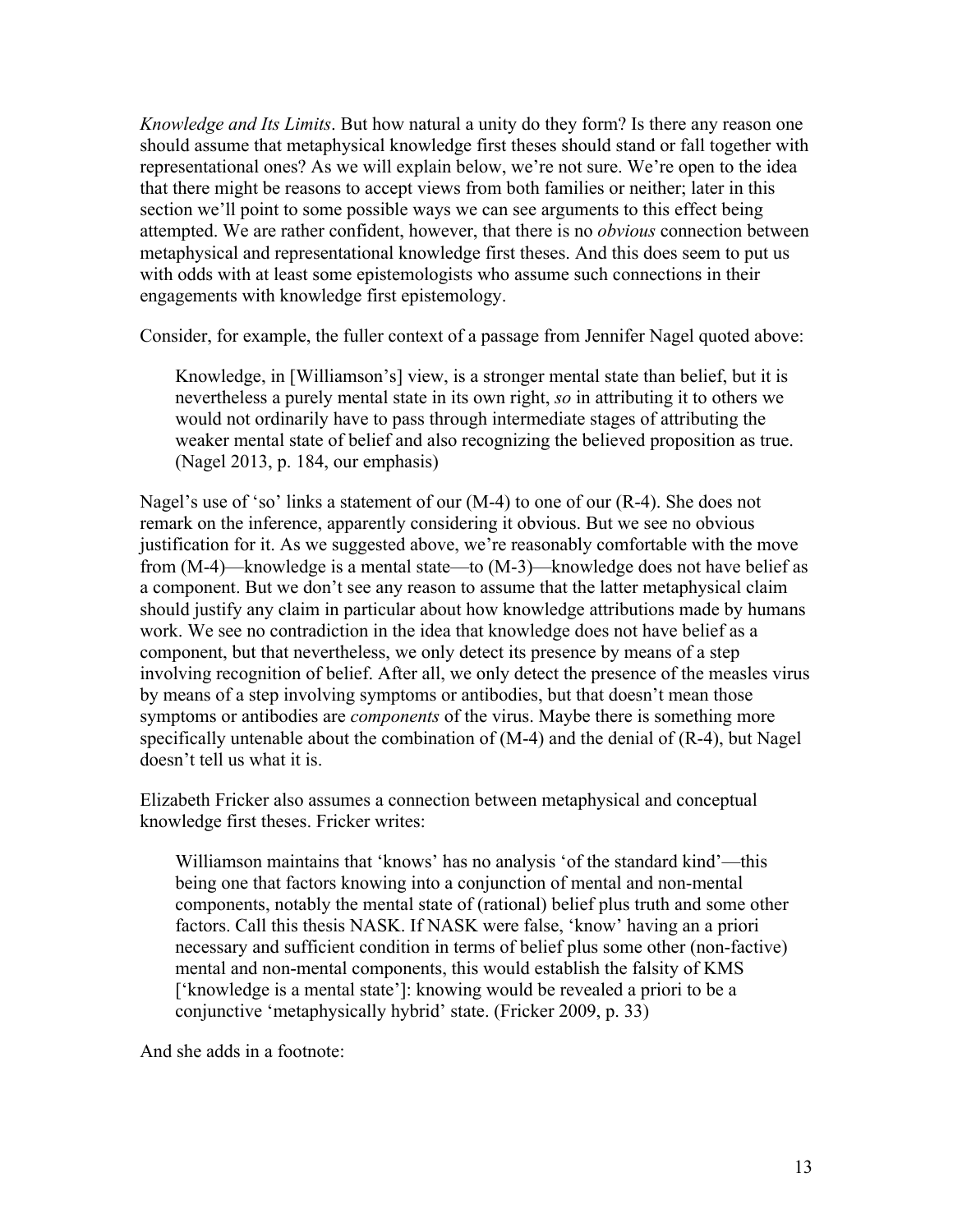Here I follow Williamson in ruling out the possibility of an error theory—that our concept 'knows' could be complex, while it in fact denotes a simple state. It is doubtful whether this is even coherent, and it can surely be discounted.

Fricker here seems to be arguing that denying (R-1) requires denying (M-3); she calls a view according to which KNOWS has BELIEVES as a component, but where knowledge does not have belief as a part but merely entails it, an 'error theory' of dubious coherence. But why? It is not true in general that features of concepts must be shared by the properties to which they refer. (The concept PINK SHIRT has no colour.) Why, then, is Fricker so convinced that KNOWS could not be a complex concept while denoting a simple state? A complex concept like CARRIE'S FAVOURITE PROPERTY can denote a simple property, after all: Carrie's favourite property might be identity, or electronhood (or any property that the reader thinks is simple). Conversely, simple concepts can apparently denote complex referents: a concept like … IS WATER can denote the complex property of being H<sub>2</sub>O. If there is some particular reason why KNOWS could not work like that, we are owed an argument.

We do think it is possible to identify *one* particular kind of combination of claims, in the vicinity of those Fricker discusses, that one can't coherently make. However, this only works if one takes concept-identity talk to be literally a claim of *numerical identity*. Here is a toy model illustrating the kind of thing we mean. Suppose for the sake of argument that there are no Gettier cases—that there is no possible case of justified true belief without knowledge. Suppose also that the concept KNOWS is in fact identical to the complex concept JUSTIFIED TRUE BELIEF. One cannot coherently say:

- 1. The concept KNOWS is identical to the complex concept JUSTIFIED TRUE BELIEF.
- 2. Knowledge is not identical to justified true belief.

The problem with that particular combination is that, on the assumption that the concept identity in claim 1 is in fact true, the thought expressed by claim 2 is the *same thought* as:

3. Knowledge is not identical to knowledge.

And 3 is, of course, false.

But the fact that one can't coherently accept 1 and 2 is an almost trivial, and quite specific, consequence about what a concept *identity* claim would commit one to. Significantly, this does not earn us a right to say anything more general about whether complex concepts can denote simple states. The only way we can make a move like the one from 2 to 3 is to assume, not just that KNOWS is a *complex* concept, but that it is literally identical with some *particular* complex of other concepts.

Another statement of a possible connection between the conceptual and the metaphysical readings of knowledge first comes from Johannes Roessler:

Mentalism is a claim about the state of knowing, not about the concept of knowledge. You might wonder, therefore, whether as a *metaphysical* thesis, it may not simply be neutral on *conceptual* issues. This would be a mistake, though.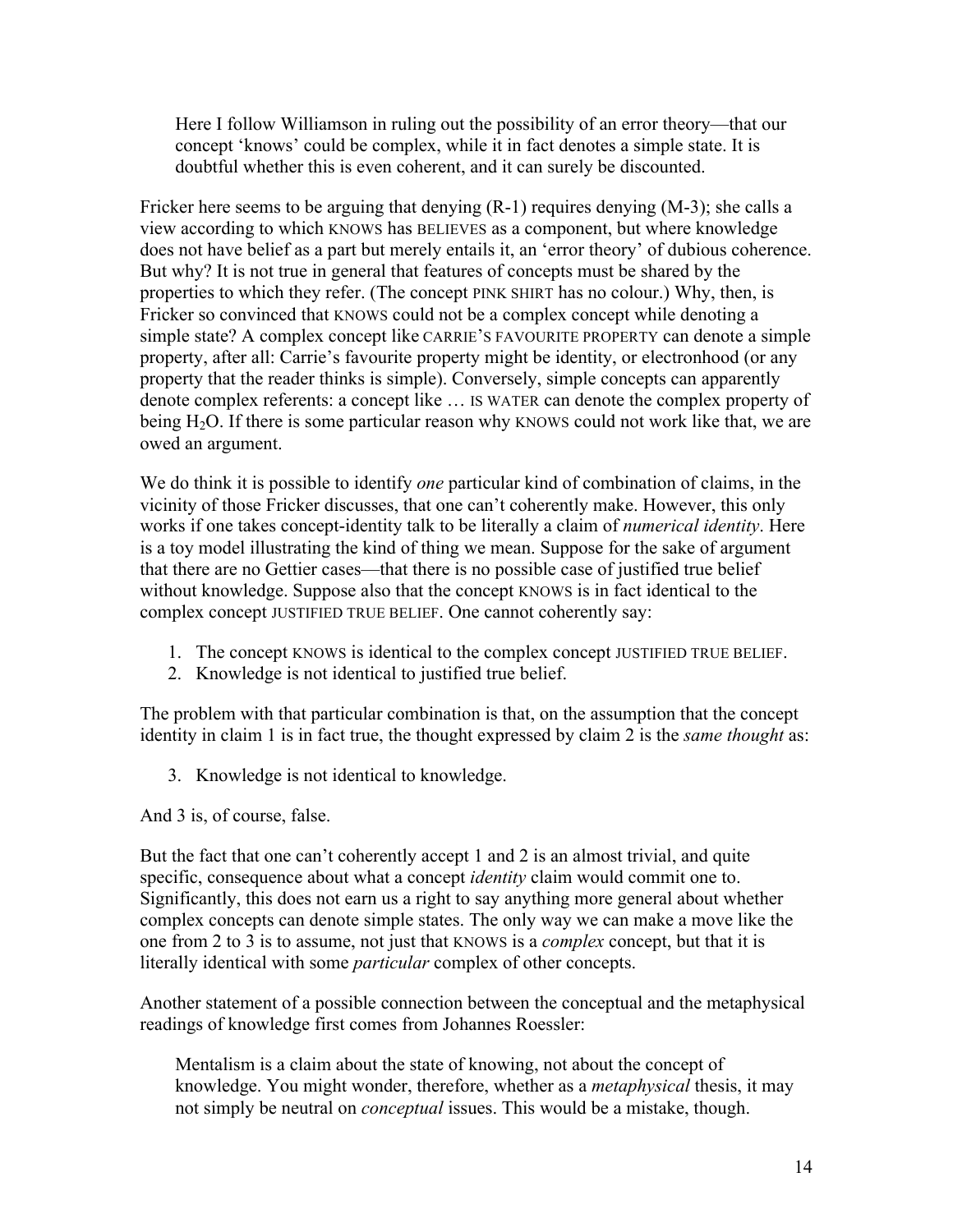Mentalism arguably does commit one to the *rejection* of the traditional priority view. Crudely put, the idea is this. Suppose *believes* is analytically prior to *knows*. This would imply that there is a successful reductive analysis of *knows* in terms of the more basic concepts *believes*, *is true*, and so on. These more basic concepts would, in turn, enable us to identify the circumstances whose obtaining would be sufficient for the state of knowing. So knowledge would turn out to be a 'composite' state, involving among other things, the mental element of believing that p and the (typically) non-mental element of p being true. If this were so, believing that p would be a kind of mental state that's necessary for knowing that p, but there would be no kind of mental state that is necessary and *sufficient* for knowing that p. So knowing would not be a mental state. (Roessler 2013, pp. 322–323)

It seems that Roessler is here proposing that (M-4), via something like (M-3), entails something like (R-1). It seems to us, however, that the reasoning offered is suspect. At one point this inferential move is made:

- a. There is a successful reductive analysis of *knows* in terms of more basic concepts, which enable us to identify the circumstances whose obtaining would be sufficient for the state of knowing.
- b. So knowledge is a 'composite' state, involving among other things, the element of believing that p and the element of p being true.

But merely identifying sufficient circumstances for a state to obtain via a conceptual analysis does not, we contend, by itself tell us much about what the state in question is like. In particular, it does not by itself tell us whether the state is composite (let alone *of what* it is composed). To demonstrate this, note that a conceptual analysis of CARRIE'S FAVOURITE PROPERTY might enable us to identify sufficient conditions for being Carrie's favourite property: it is sufficient that something be (i) a property, and (ii) favoured by Carrie above all other properties. But that property itself may be as simple and noncomposite as the reader cares to imagine.

So we do not agree with Nagel, Fricker, and Roessler that one can *straightforwardly* infer metaphysical priority claims from representational ones, or vice versa. We do not rule out the idea that there may be connections, but as far as we can tell, no interesting connections have so far been established. This represents a limited point of agreement with a line famously advanced by Hilary Kornblith (2007); we close this section with a brief consideration of this connection.

Kornblith's discussion of knowledge is not tied directly to knowledge first epistemology, but he is one of the authors who has written most explicitly about the relationship between metaphysical and representational projects in epistemology. He holds the rather strong view that epistemologists should not be take any interest in the *concept* KNOWS, but should just investigate the state of knowledge. The proper concern of epistemology, Kornblith writes, is knowledge *itself*. And the concept KNOWS isn't even interesting as a *guide* to the state, according to Kornblith. Among the reasons he offers for this line is that the concept KNOWS refers to a natural kind, and natural kinds, he thinks, are just not the sorts of things about whose natures we can learn anything substantive about through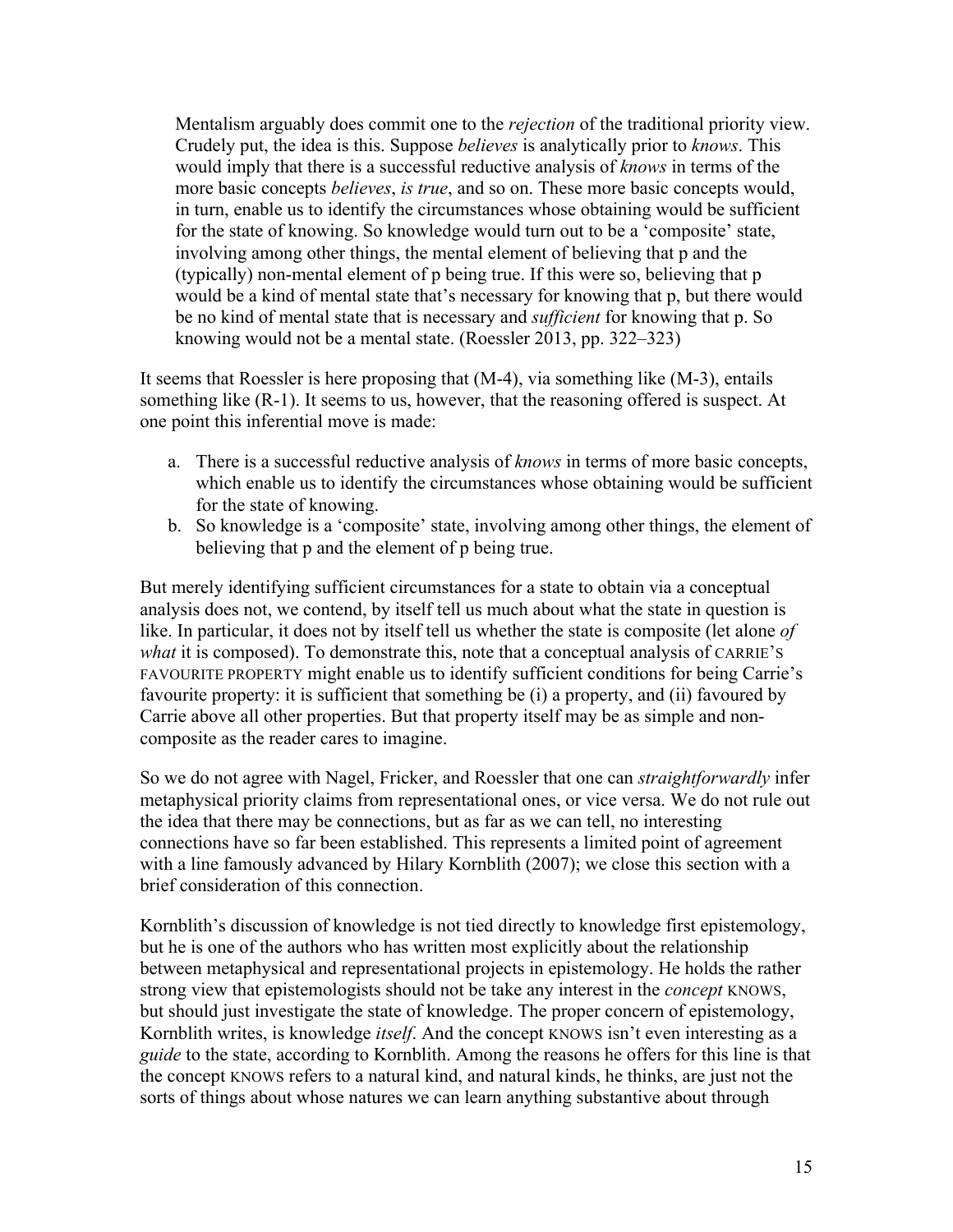conceptual investigation. (He thinks that empirical enquiry is the appropriate methodology.) For those not already convinced that knowledge is a natural kind and that concepts provide us with no way to learn anything substantive about natural kinds, he adds:

It really doesn't matter, for present purposes, whether knowledge and other targets of philosophical analysis are natural kinds. … [E]ven if the topics of philosophical interest typically correspond to … socially constructed kinds, it remains true that the concepts of the folk, and the concepts of philosophers as well, need not accurately characterize these socially constructed categories. … And once we recognize that our concepts, whether the concepts at issue are those of the folk or of theoreticians, may fail to characterize the categories they are concepts of, the philosophical interest of our concepts thereby wanes. (2007, pp. 36–37)

In this passage, Kornblith argues that because concepts can *mislead* us as to the true nature of what they represent, we cannot even use the concept KNOWS as a *guide* to the state of knowledge. The conclusion is that epistemologists should simply forget about studying the concept KNOWS altogether:

[O]ur concepts are not plausibly viewed as the target of philosophical understanding ... it is the extra-mental phenomena themselves which are the real targets of philosophical analysis: knowledge, justification, the good, the right, and so on, not anyone's concepts of these things. (p. 46).

Kornblith is in agreement with us, then, that there is no straightforward route from representational claims to metaphysical ones. However, we see two central points where Kornblith's approach diverges from ours. First, we do not assume that it is metaphysical, rather than representational, questions that are central to epistemology. There is a clear tradition of epistemological investigation of the nature of the concept KNOWS, the semantics of 'knows', and the psychology of knowledge ascriptions. We are pluralists about epistemology; we see no obvious reason not to think these are of significant epistemological interest in their own right, alongside questions about knowledge itself. Second, where we said only that we see no obvious connection between representational and metaphysical claims, Kornblith takes himself to argue that there couldn't be any. We do not accept Kornblith's argument.

As one of us has pointed out elsewhere,<sup>23</sup> Kornblith's argument from the possibility of mischaracterization is not compelling, because the mere possibility of error is not in general a good reason for scepticism. That is to say, the mere *possibility* that KNOWS may fail to reveal the true nature of knowledge does not show that it *doesn't* do so. Perhaps some version of Kornblith's conclusion can be derived with the aid of additional premises to the effect that (1) knowledge is a natural kind and (2) nothing substantive can be learned about natural kinds by examining concepts. But those are strong and controversial premises.

<u>.</u>

 $23$  Jenkins 2014.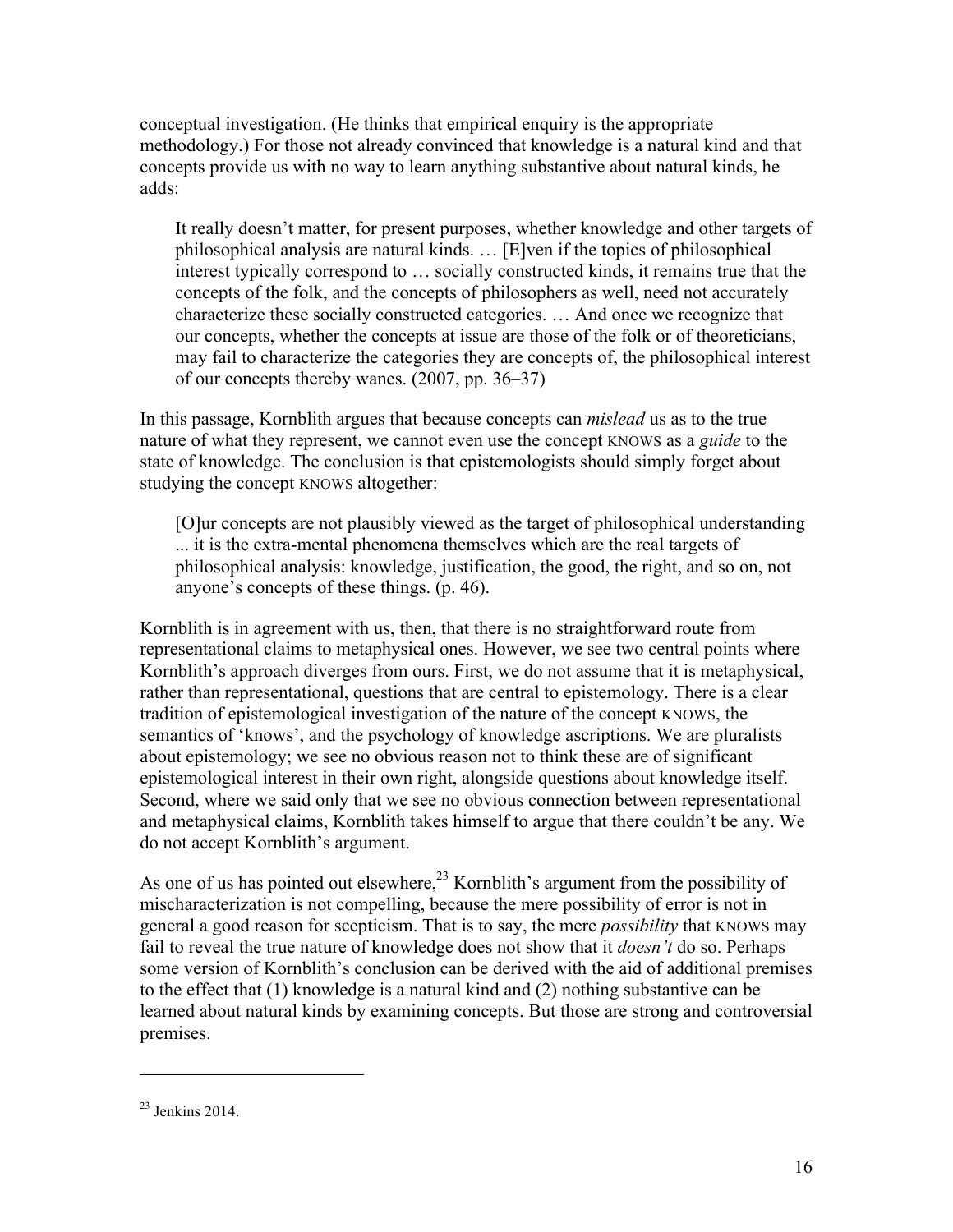None of this shows that Kornblith's position is wrong; perhaps the concept KNOWS tells us nothing of substance about knowledge. But if so, some argument for that claim is needed.

# *§4. The Way Forward*

We conclude with some brief suggestions about how one might investigate the various knowledge first claims we've been articulating. What considerations might one look to in favour of or against each view?

We begin with (M-2), the thesis that knowledge is relatively metaphysically fundamental, and with a kind of consideration similar in spirit to certain arguments made by Williamson (2000, pp. 62–63). Suppose appeals to knowledge appear in a lot of the best explanations we can give of human action, and that we cannot explain the same actions comparably well by mentioning only belief (or true belief, or justified true belief, etc.). If knowledge has some such important role to play in our theorizing about observed phenomena, this may provide some support for (M-2), at least in the presence of further assumptions about the connections between fundamentality and theoretical roles. If, for example, we agree with Lewis (1984) that the perfectly natural (or fundamental) properties are the ones that appear in the basic axioms of a minimally adequate theory of the world, we might also take it more generally that figuring in *somewhat* simple yet *rather* informative theories evinces *relative* naturalness or fundamentality.

The same sort of claims could be supported if instead of (or as well as) appearing in good explanations of action, knowledge turned out to play multiple important roles in our other theorising. Still within the realm of human action, we might think here of the knowledgeaction norms defended by (Hawthorne and Stanley 2008, Fantl and McGrath 2009). More broadly, we might think of the idea that knowledge is a constitutive norm of assertion (Williamson 2000, pp. 238–269), the Williamsonian proposal that the best way to understand *evidence* is simply to identify it with knowledge (Williamson 2000, pp. 184– 208), and the idea (hinted at by Williamson and developed in Bird (2007) and Ichikawa (2014) that, in a total reversal of the aims of the traditional project, justification might be analysed in terms of knowledge.

Turning to the other core metaphysical claims, as we mentioned in §2.1 above, we do not imagine there is much support for (M-1), the view that knowledge is *absolutely* metaphysically fundamental. But we of course invite metaphysicians of knowledge to prove us wrong about the plausibility and interest of this strong thesis. (M-3), the claim that knowledge does not have belief, etc. as proper parts strikes us as more likely to be defended by actual philosophers than (M-1). However, any serious defence of (M-3) has its work cut out; it will need to include at minimum a robust metaphysics of knowledge (are we talking about a property or relation? a kind of state? or what?) and then adduce some appropriate and compelling notion of *parthood* for things of that kind (do properties literally have parts?), before finding specific reason to discount the obtaining of a parthood relation between knowledge and (say) belief.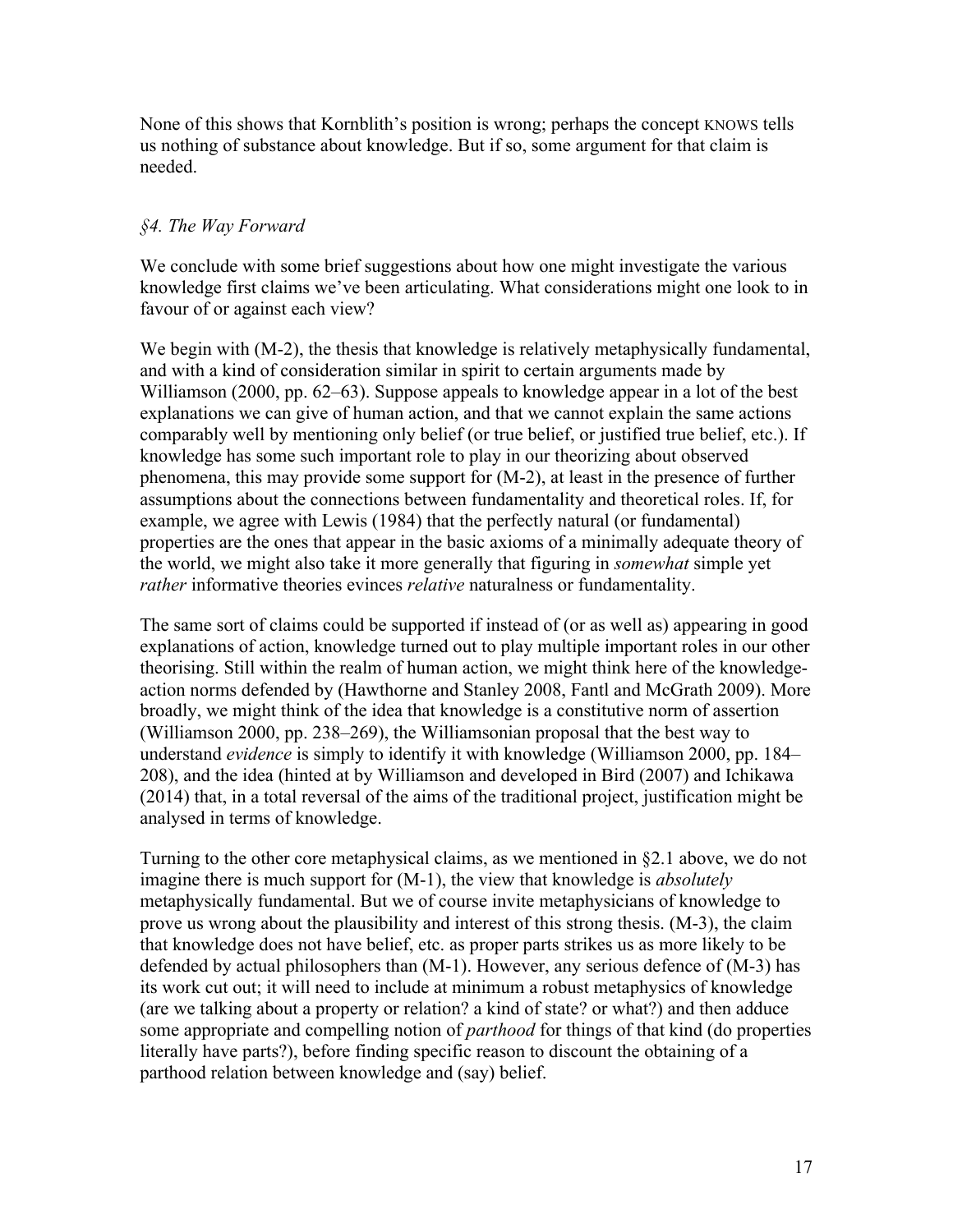Another possible strategy for those interested in defending (M-2) or (M-3), or both, would be to argue for a corresponding claim about concepts or other representations (to which we will turn to in a moment) and then *further* argue that we should expect our concepts and the world to line up in the relevant respects (contra e.g. Kornblith 2007; see §3 above). We do not at the moment have any suggestions about how to argue for the necessary linkages, however.

On the representational side, if one buys Fodor's view about the atomic nature of lexical concepts, one gets  $(R-1)$ – $(R-3)$ , which are all about the rejection of conceptual parthood relations, for free. Independently of Fodorian premises, however, considerations in favour of specific theses from this group might be based upon conceptual analysis if one believes in such a thing: for example, if one thinks it is possible to tell by conceptual analysis, or through the use of intuition or what have you, that the concept KNOWS does not have concept BELIEVES as a part (R-1), one has support of a kind for (R-1) whether or not one is a Fodorian about concepts in general.

Yet another route to these theses about conceptual parthood might proceed via some of the other representational knowledge first thesis about (say) the order of conceptual acquisition: for example, if we established (R-6), that children learn the concept KNOWS before the concept BELIEVES, we might argue that this at least suggests (and maybe even entails) that (R-1) is true, i.e. that the concept KNOWS does not have concept BELIEVES as a part. Similarly, (R-4), the claim that belief ascriptions are parasitic on our capacity for knowledge ascriptions, might be thought of as at least suggestive of the truth of (R-1).

As for such psychological questions as whether children learn the concept KNOWS before the concept BELIEVES or vice versa, it seems to us pretty clear that the role of armchair epistemological theorising is extremely limited. These are claims that are properly in the domain of empirical psychology; armchair philosophical reflection should be informed by, but cannot replace, such enquiry. $24$ 

## *References*

<u>.</u>

- Bird, Alexander (2007). Justified Judging. *Philosophy and Phenomenological Research* 74 (1):81-110.
- Boghossian, Paul (2003). Epistemic Analyticity: A Defense. In Hans-Johann Glock, Kathrin Glür & Geert Keil (eds.), *Grazer Philosophische Studien: Fifty Years of Quine's Two Dogmas*. 15-35.

 $^{24}$  Thanks to Dustin Locke, John Gregg, and Lisa Miracchi for detailed comments on a draft of this paper. An ancestral of this paper was presented at the 'Gettier Problem at 50' conference in Edinburgh in 2013; thanks to Jennifer Nagel, Timothy Williamson, and all the other participants there for helpful feedback. Thanks also to audiences at University of Waterloo and University of California, Davis, where a version of this paper was also presented.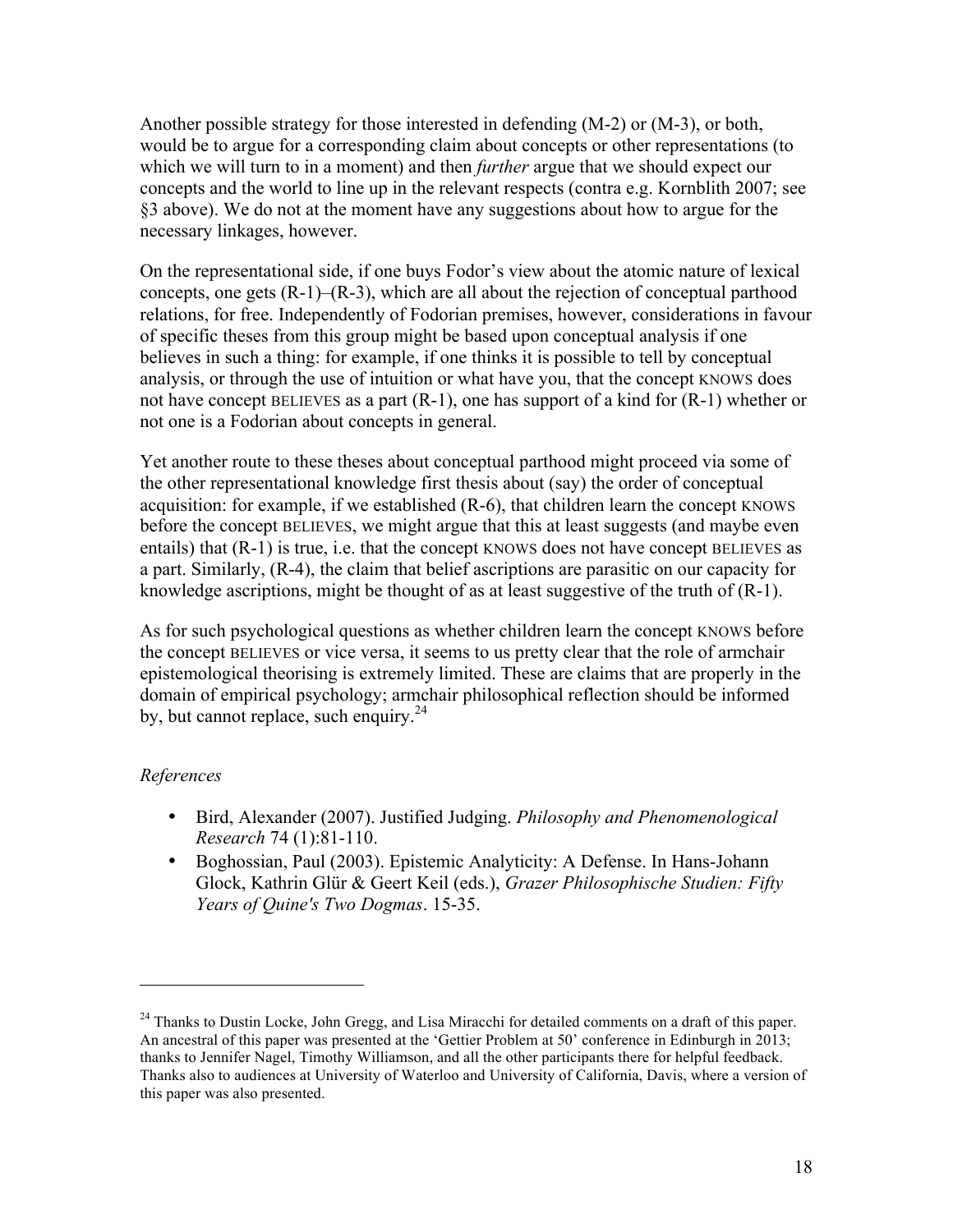- Cassam, Quassim (2009). Can the Concept of Knowledge be Analysed? In Patrick Greenough, Duncan Pritchard & Timothy Williamson (eds.), *Williamson on Knowledge*. Oxford University Press. 13-30.
- Clark, Michael (1963). Knowledge and Grounds: A Comment on Mr. Gettier's Paper. *Analysis* 24 (2):46 - 48.
- Fantl, Jeremy & McGrath, Matthew (2009). *Knowledge in an Uncertain World*. Oxford University Press.
- Fine, Kit (2012). Guide to Ground. In Fabrice Correia and Benjamin Schnieder (eds.) *Metaphysical Grounding: Understanding the Structure of Reality*. Cambridge: Cambridge University Press. 37-80.
- Fodor, Jerry A. (1998). *Concepts: Where Cognitive Science Went Wrong*. Oxford University Press.
- Fricker, Elizabeth (2009). Is Knowing a State of Mind? The Case Against. In Duncan Pritchard & Patrick Greenough (eds.), *Williamson on Knowledge*. Oxford: Oxford University Press. 31-60.
- Gettier, Edmund (1963). Is Justified True Belief Knowledge? *Analysis* 23 (6):121- 123.
- Goldman, Alvin I. (1967). A Causal Theory of Knowing. *Journal of Philosophy* 64 (12):357-372.
- ——— (1976). Discrimination and Perceptual Knowledge. *Journal of Philosophy* 73 (November):771-791.
- ——— (2009). Williamson on Knowledge and Evidence. In Patrick Greenough, Duncan Pritchard & Timothy Williamson (eds.), *Williamson on Knowledge*. Oxford University Press. 73-91.
- Hawthorne, John & Stanley, Jason (2008). Knowledge and Action. *Journal of Philosophy* 105 (10):571-590.
- Ichikawa, Jonathan J. (2014). Justification is Potential Knowledge. *Canadian Journal of Philosophy* 44 (2):184-206.
- Jenkins, C. S. I. (2008). *Grounding Concepts: An Empirical Basis for Arithmetical Knowledge*. Oxford University Press.
- ——— (2013). Explanation and Fundamentality. In Miguel Hoeltje, Benjamin Schnieder and Alexander Steinberg (eds.), *Varieties of Dependence (Basic Philosophical Concepts Series)*. Munich: Philosophia Verlag. 211-42.
- ——— (2014). 'Intuition', Intuition, Concepts and the A Priori. In Anthony Booth and Darrell Rowbottom (eds.) *Intuitions*. Oxford: Oxford University Press. 91-115.
- Kaplan, Mark (1985), It's not What you Know that Counts. *Journal of Philosophy*  82 (7): 350–63.
- Kornblith, Hilary (2007). Naturalism and Intuitions. *Grazer Philosophische Studien* 74 (1):27-49.
- Koslicki, K. (2012). Varieties of Ontological Dependence. In Fabrice Correia and Benjamin Schnieder (eds.) *Metaphysical Grounding: Understanding the Structure of Reality*. Cambridge: Cambridge University Press. 186-213.
- ——— (2008). Knowledge Needs No Justification. In Quentin Smith (ed.), *Epistemology: New Essays*. Oxford University Press. 5-23.